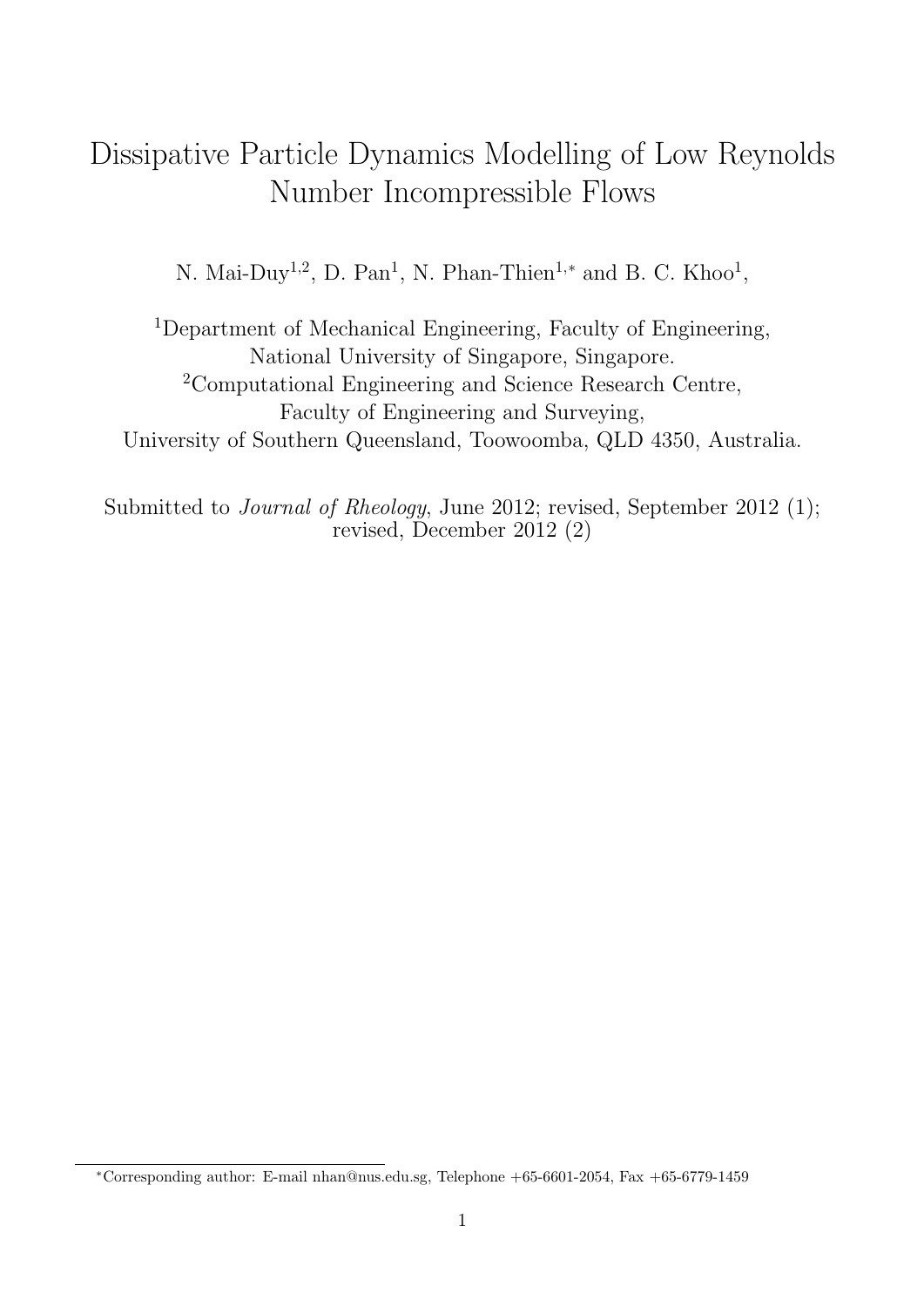#### **Synopsis**

This paper is concerned with the numerical modelling of a slow (creeping) flow using a particlebased simulation technique, known as dissipative particle dynamics (DPD), in which the particles mass is allowed to approach zero to simultaneously achieve a high sonic speed, a low Reynolds number and a high Schmidt number. This leads to a system of stiff stochastic differential equations, which are solved efficiently by an exponential time differencing (ETD) scheme. The ETD-DPD method is first tested in viscometric flows, where the particle mass is reduced down to 0.001. The method is then applied for the modelling of rigid spheres in a Newtonian fluid by means of two species of DPD particles, one representing the solvent particles and the other, the suspended particle. Calculations are carried out at particle mass of 0.01, with corresponding Mach number of 0.08, Reynolds number of 0.05 and Schmidt number of  $6.0 \times 10^3$ . Stokes results are used to determine the DPD parameters for the solvent-sphere interaction forces. The method obeys equipartition and yields smooth flows around the sphere with quite uniform far-field velocities.

Keywords: DPD, low mass, stiff system, incompressible flow, low Reynolds number

### **1 Introduction**

The Dissipative Particle Dynamics (DPD) method, introduced originally by Hoogerbrugge and Koelman in 1992, is a relatively new simulation technique for fluid flow problems. The method can be regarded as a particle-based flow solver, since the mean quantities extracted from the particles configuration (density, linear momentum, stresses, *etc.*) satisfy the conservation of mass and momentum, irrespective of the potentials chosen (and by implication, irrespective of the length and time scales). The original DPD version of Hoogerbrugge and Koelman was considered as an improvement over the molecular dynamics (MD) [Rapaport and Clementi (1986)] and latticegas automata (LGA) [Frisch *et al.* (1986)] simulation methods. The DPD method incorporates dissipation into an MD model to facilitate the simulation of hydrodynamic phenomena, and permits the particles moving freely in continuous space to avoid problems faced by LGA (*i.e.,* the absence of isotropy and Galilean invariance). The DPD method is faster than MD and more flexible than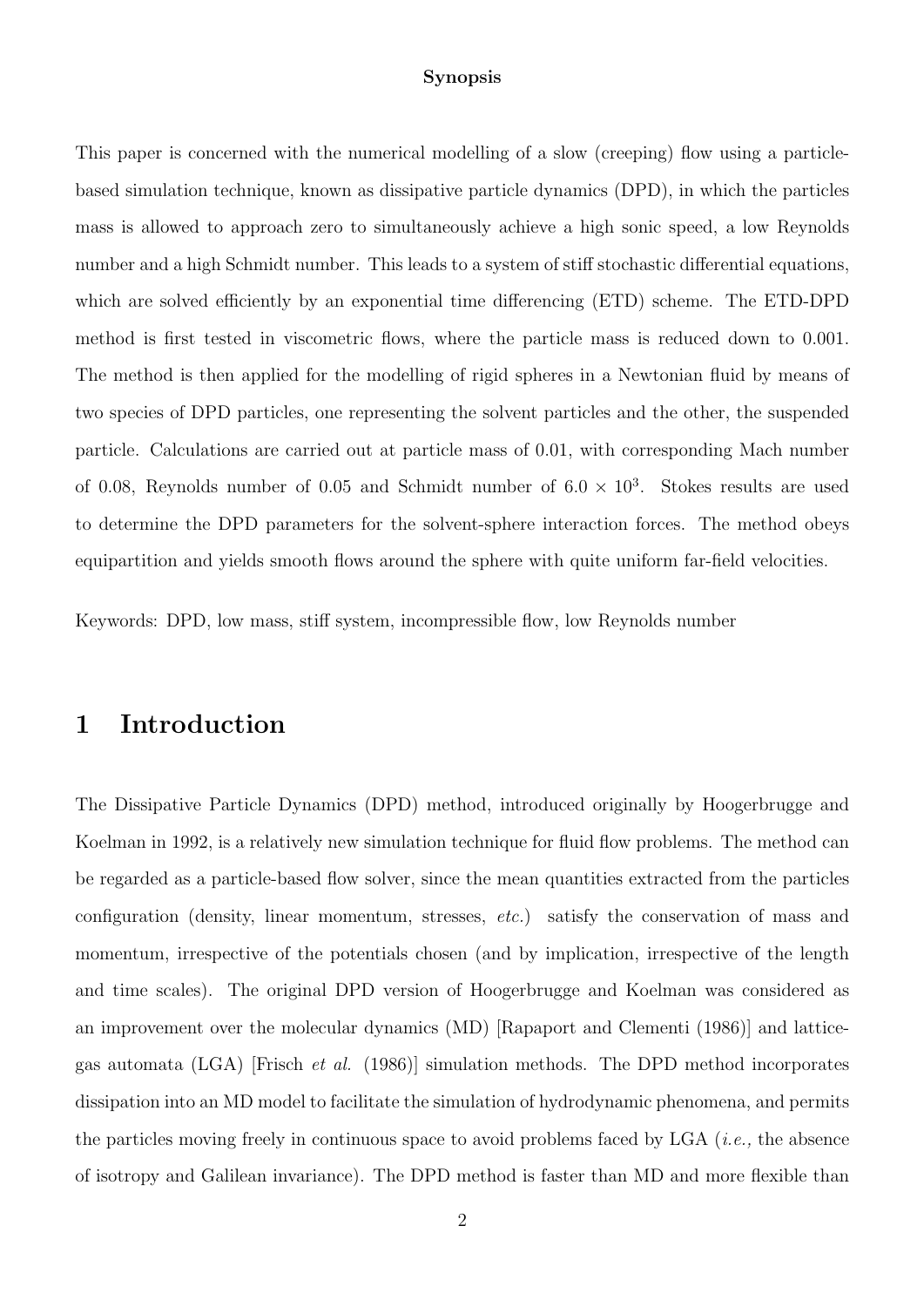LGA. Furthermore, in contrast to Brownian Dynamics Simulations (BDS) [Fan *et al.* (1999)], the DPD method conserves both mass and momentum [Español (1995)]. Furthermore, both the flow kinematics and the stress tensor can be found as parts of the solution procedure. Later on, the original DPD model of Hoogerbrugge and Koelman was modified to possess a proper thermal equilibrium state *(i.e.*, satifying a fluctuation-dissipation theorem) [Español and Warren (1995)]. The DPD method can be thought of as a coarse grained version of MD, in addition of its being a particle-based solver. Depending on the purposes of the investigation, we can take either view, or both of DPD. Marsh *et al.* (1997) derived an estimate, based on kinetic theory, for the transport and thermodynamic properties in terms of the model parameters. Useful ranges for the DPD parameters (the repulsion parameter, time step and noise level) for simulations were found and reported in the work of Groot and Warren (1997) and Groot (2004).

The DPD method has emerged as an attractive and powerful tool for the simulation of complexstructure fluids. There have been various DPD applications, for examples, colloidal suspensions [Koelman and Hoogerbrugge (1993); Boek *et al.* (1997); Chen *et al.* (2006); Pan *et al.* (2010)], fluid mixtures [Novik and Coveney (1997); Laradji and Hore (2004)], polymer solutions [Kong *et al.* (1997); Jiang *et al.* (2007)], polymer melts [Nikunen *et al.* (2007)], red blood cell modelling [Pan *et al.* (2010b)] - this list is not meant to be exhaustive. By endowing DPD particles with some forms of connector forces, complex-structure fluids can be handled in a very simple manner. For example, in simulating colloidal suspensions, a colloidal particle can be simply modelled by a set of standard but constrained DPD particles located on a rigid surface [Chen *et al.* (2006)], or by a single DPD particle with a different set of DPD parameters [Pan *et al.* (2008)]. For the former, it is possible to form a colloidal particle of any complex shape. For the latter, parameters for the interaction between the colloidal particle and solvent particles can be determined using Stokes results. As another example, a polymer chain may be simulated by connecting some DPD particles [Kong *et al.* (1997)], in DPD simulations of polymer solutions or melts. In addition, there have been modifications to the standard DPD method [Español (1998); Pan *et al.* (2008)], but we feel that these modifications may not be absolutely necessary for our purposes here.

Incompressibility is a good approximation in many practical flows at low Mach numbers (*M <* 0*.*3). Many applications also involve flows that exhibit strongly-viscous behaviour at low fluid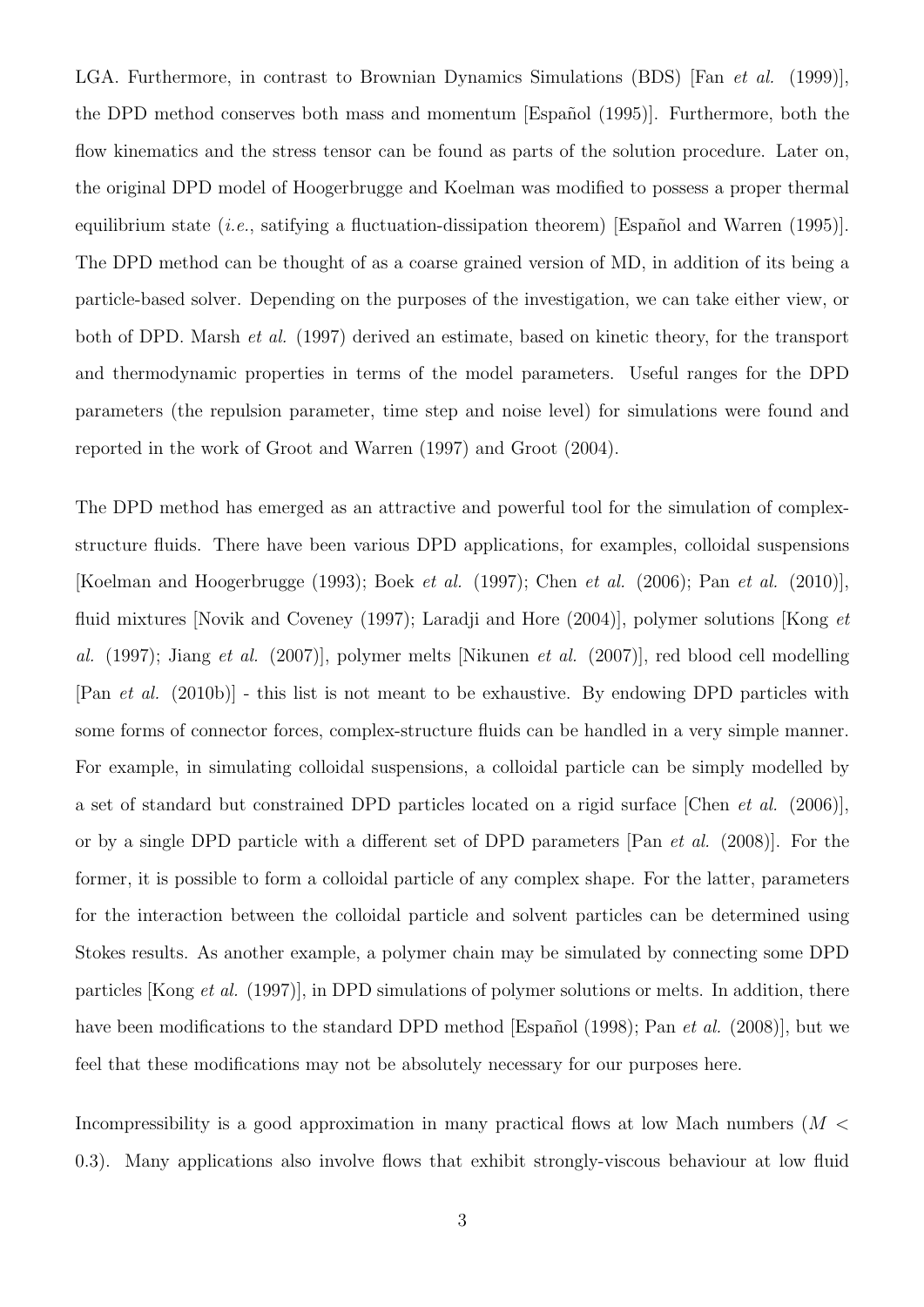inertia (*i.e.,* low Reynolds number). In a DPD simulation, the fluid is modelled by DPD particles undergoing their Newtonian second law of motion, interacting with each other through a soft repulsive, dissipative and random forces. In the limit of no conservative force, Marsh *et al.* (1997) showed that, in the linearised solution to the first-order Fokker-Planck-Boltzmann equation, the DPD fluid is a *compressible* Newtonian fluid

$$
\mathbf{T} = -nk_BT\mathbf{I} + \left(\zeta - \frac{2}{3}\eta\right)\nabla.\mathbf{u}\mathbf{I} + \eta\left(\nabla\mathbf{u} + \nabla\mathbf{u}^T\right),\tag{1}
$$

where **T** is the mean field stress tensor, **u** the mean field velocity vector, *η* the shear viscosity, *ζ* the dilational viscosity, *n* the number density,  $k_B T$  the Boltzmann temperature (mean kinetic energy of the particles), and **I** the unit tensor.

Expressions for the speed of sound, the Reynolds number, and the Schmidt number of the DPD fluid are respectively given by [Español  $(1995)$ ; Groot and Warren  $(1997)$ ]

$$
c_s^2 = \frac{k_B T}{m} + \frac{\lambda a n r_c^4}{m}, \ Re = \frac{m n U L}{\eta}, \ Sc = \frac{\eta}{m n D}, \tag{2}
$$

where *m* is the mass of the particle (*mn* is the density of the fluid), *a* the repulsion parameter, *r<sup>c</sup>* some radius that limits the range of the conservative force, *U* and *L* the characteristic velocity and length,  $\lambda$  a constant, and  $D$  the diffusivity. The Mach number, which is defined as  $M = U/c_s$ , may be used to determine whether a flow can be regarded as an incompressible flow. If  $M < 0.3$ , compressibility effects may be ignored [Anderson (2010)]. Because of the soft interaction between particles in a DPD system, the speed of momentum transfer is slow and has the same order of particle diffusion, that is, the Schmidt number is about unity. For real fluids of physical properties like those of water, the Schmidt number is  $O(10^3)$ , and therefore there is the need to improve on the dynamic behaviour of the DPD system. It was observed [Symeonidis *et al.* (2006)] that increasing *Sc* in DPD simulation leads to a better agreement with experimental data.

This study is concerned with the computational modelling of low Reynolds number flows of a DPD fluid. In regarding the DPD method as a particle-based solver, particles are artificial means of producing fluid density, and linear momentum that satisfy conservation laws. We then need an independent mean of controlling the Reynolds, the Schmidt and the Mach numbers. In published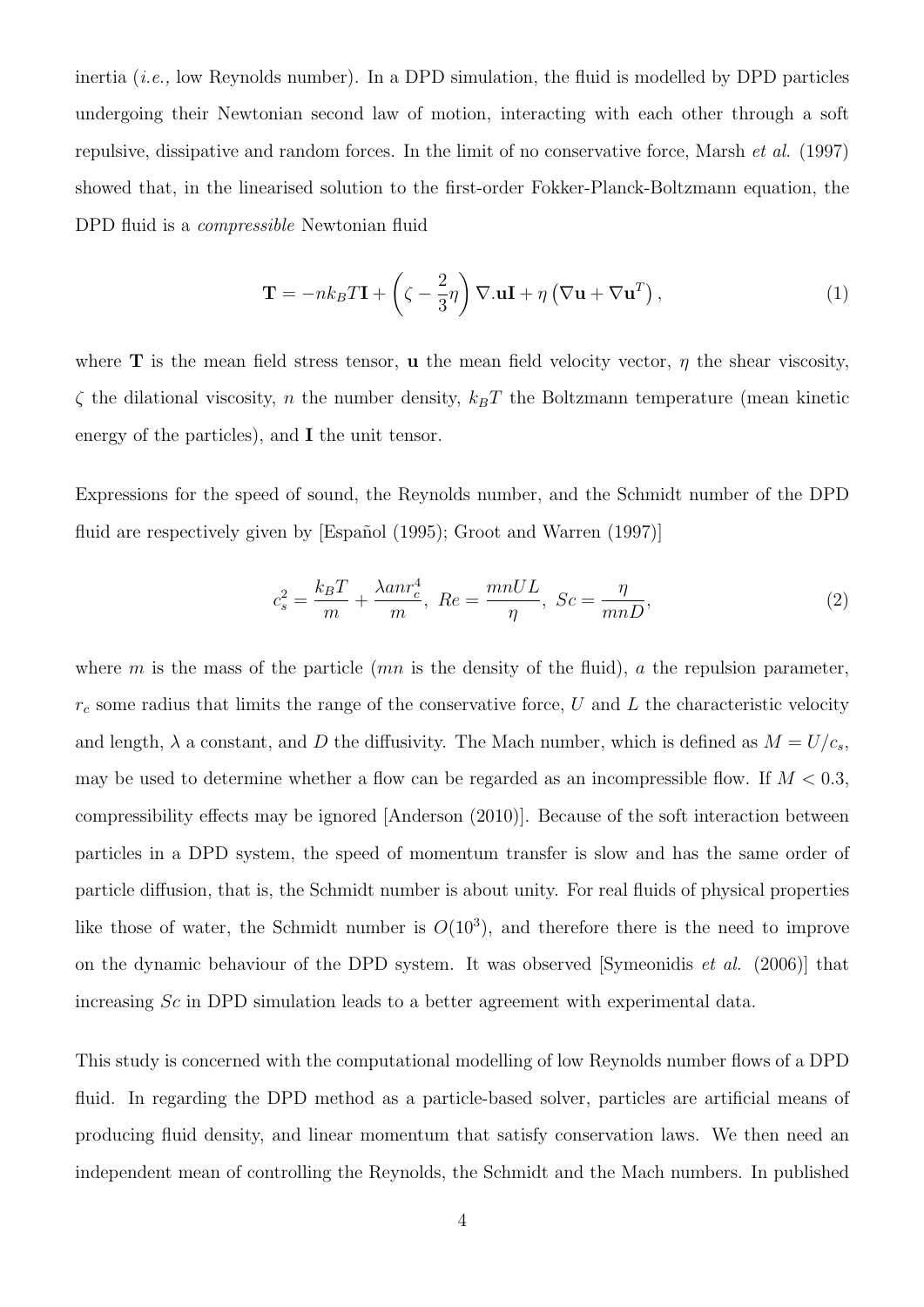DPD literature, the particle mass was typically normalised to unity,  $(i.e., m = 1)$ . Low values of *M* and *Re* were obtained by reducing the velocity *U*. However, under such conditions, the random forces can be relatively high and therefore may produce large fluctuations in the velocity field. It will be shown later that the effects of compressibility on the flow field may not be negligible for certain situations and can be a complication in the simulation. We propose to reduce the particle mass as an alternative to achieve both low values of *M* and *Re*. Furthermore, a physical value of *Sc* can be reached at the same time. When *m* is small, the resultant DPD system is stiff and hence special care is needed in order to yield an accurate solution with computational efficiency. A considerable effort has been devoted to developing numerical integrations for stiff problems [Shampine and Gear (1979); Cox and Matthews (2002)]. Examples of such schemes include the backward Euler, the integrating factor and the exponential time differencing (ETD) techniques. They allow relatively-large time steps to be used and therefore provide some computational savings. We adopt the ETD technique here, which is particularly suited to stiff semi-linear differential problems, in the DPD algorithm to handle low mass systems. The present ETD-DPD method is extensively verified through the simulations of Couette and Poiseuille flows with exact analytical solutions and then applied for the modelling of rigid spheres in a Newtonian fluid using two species of DPD particles, one representing the solvent and the other, the suspended particle.

The paper is organised as follows. Section 2 gives a brief review of ETD schemes. We then describe DPD for low mass systems in Section 3. Numerical results are presented in Section 4 for Couette and Poiseuille flows and in Section 5 for flow past a sphere. Section 6 gives some concluding remarks.

## **2 Exponential time differencing (ETD) schemes**

The following ordinary differential equation (ODE)

$$
\frac{d\phi(t)}{dt} = c\phi(t) + A(t),\tag{3}
$$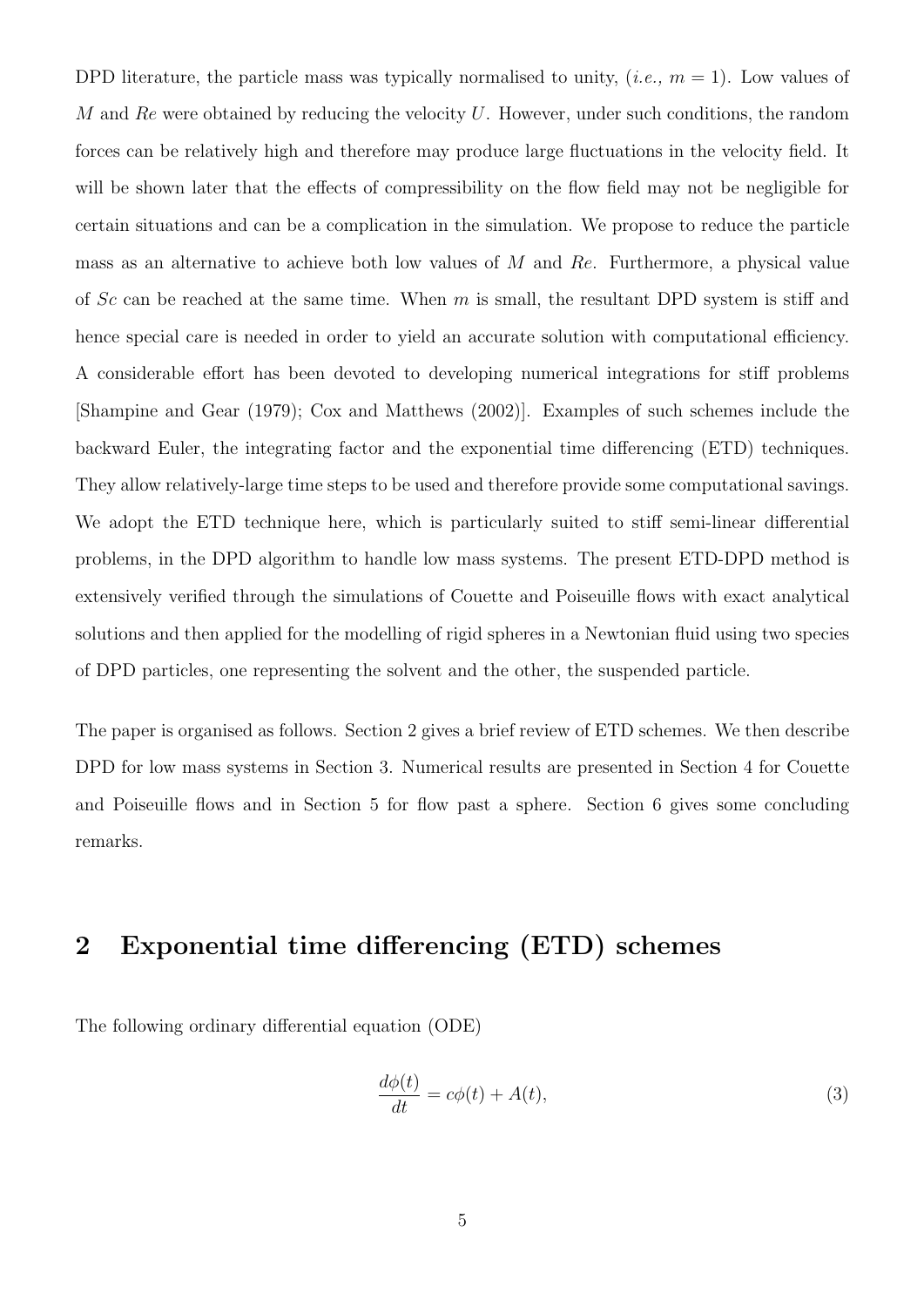where the parameter *c* is either large and negative or large and imaginary, with *A* representing forcing terms, is said to be stiff. This equation may have a solution that evolves on vastly different time scales, all occurring simultaneously. It is known that classical integration methods do not handle stiff problems very effectively. They require many small time steps that produce significant roundoff errors, which may invalidate the solution [Shampine and Gear (1979)].

We multiply (3) by the integrating factor  $e^{-ct}$ , and then integrate the equation over a single time step from *t* to  $t + \Delta t$  to get

$$
\phi(t + \Delta t) = \phi(t)e^{c\Delta t} + e^{c\Delta t} \int_0^{\Delta t} e^{-c\tau} A(t + \tau) d\tau.
$$
\n(4)

This result is exact, and the basis of the ETD method lies in the derivation of approximations to the integral on the right side of  $(4)$ . In the simplest approximation  $(A)$  is treated a constant within this time step), one arrives at the first-order ETD scheme

$$
\phi(t + \Delta t) = \phi(t)e^{c\Delta t} + \frac{1}{c} \left(e^{c\Delta t} - 1\right)A(t).
$$
\n(5)

If we apply the following higher-order approximation

$$
A(t+\tau) = A(t) + \frac{\tau(A(t) - A(t - \Delta t))}{\Delta t},\tag{6}
$$

then the second-order ETD scheme is obtained

$$
\phi(t + \Delta t) = \phi(t)e^{c\Delta t} + \frac{1}{c^2\Delta t} \left[ \left( (c\Delta t + 1)e^{c\Delta t} - 2c\Delta t - 1 \right) A(t) + \left( -e^{c\Delta t} + c\Delta t + 1 \right) A(t - \Delta t) \right].
$$
\n(7)

It should be emphasised that the above scheme is designed for a deterministic system so that the approximate solutions do not contain unwanted fast time scales.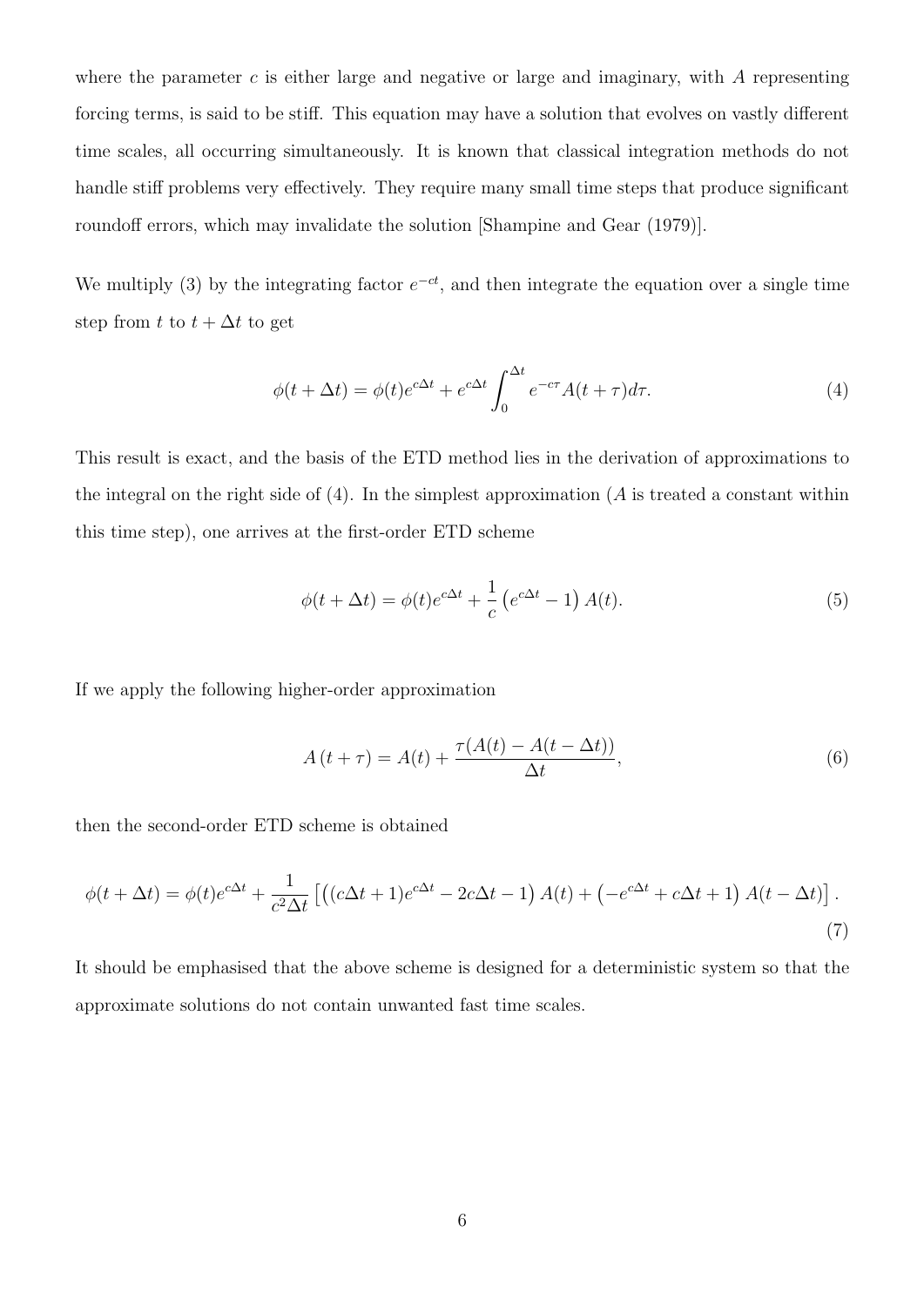### **3 DPD for low mass systems**

The DPD system consists of a set of *N* particles that can move freely; its evolution algorithm can be written as

$$
\frac{d\mathbf{r}_i}{dt} = \mathbf{v}_i,\tag{8}
$$

$$
m_i \frac{d\mathbf{v}_i}{dt} = \mathbf{F}_i,\tag{9}
$$

where  $m_i$ ,  $\mathbf{r}_i$  and  $\mathbf{v}_i$  represent the mass, position and velocity vector of a particle *i*, respectively; and  $\mathbf{F}_i$  is the total force vector exerted on it, containing three parts

$$
\mathbf{F}_{i} = \sum_{j=1,j\neq i}^{N} (\mathbf{F}_{ij,C} + \mathbf{F}_{ij,D} + \mathbf{F}_{ij,R}),
$$
\n(10)

in which the sum runs over all other particles, denoted by  $j$ , within a certain cutoff radius  $r_c$ . The first term on the right is referred to as conservative force (subscript  $C$ ), the second dissipative force (subscript *D*) and the third random force (subscript *R*). These forces are usually given in the forms

$$
\mathbf{F}_{ij,C} = a_{ij} w_C \mathbf{e}_{ij},\tag{11}
$$

$$
\mathbf{F}_{ij,D} = -\gamma w_D \left( \mathbf{e}_{ij} \cdot \mathbf{v}_{ij} \right) \mathbf{e}_{ij},\tag{12}
$$

$$
\mathbf{F}_{ij,R} = \sigma w_R \theta_{ij} \mathbf{e}_{ij},\tag{13}
$$

where  $a_{ij}$ ,  $\gamma$  and  $\sigma$  are constants reflecting the strength of the forces;  $w_C$ ,  $w_D$  and  $w_R$  the distancedependent weighting functions;  $e_{ij} = r_{ij}/r_{ij}$  a unit vector from particle *j* to particle *i* ( $r_{ij} = r_i - r_j$ ),  $r_{ij} = |\mathbf{r}_{ij}|$ ;  $\mathbf{v}_{ij} = \mathbf{v}_i - \mathbf{v}_j$  the relative velocity vector, and  $\theta_{ij}$  a Gaussian white noise  $(\theta_{ij} = \theta_{ji})$ with stochastic properties

$$
\langle \theta_{ij} \rangle = 0,\tag{14}
$$

$$
\langle \theta_{ij}(t)\theta_{kl}(t')\rangle = (\delta_{ik}\delta_{jl} + \delta_{il}\delta_{jk})\,\delta\left(t - t'\right),\text{with } i \neq k \text{ and } j \neq l. \tag{15}
$$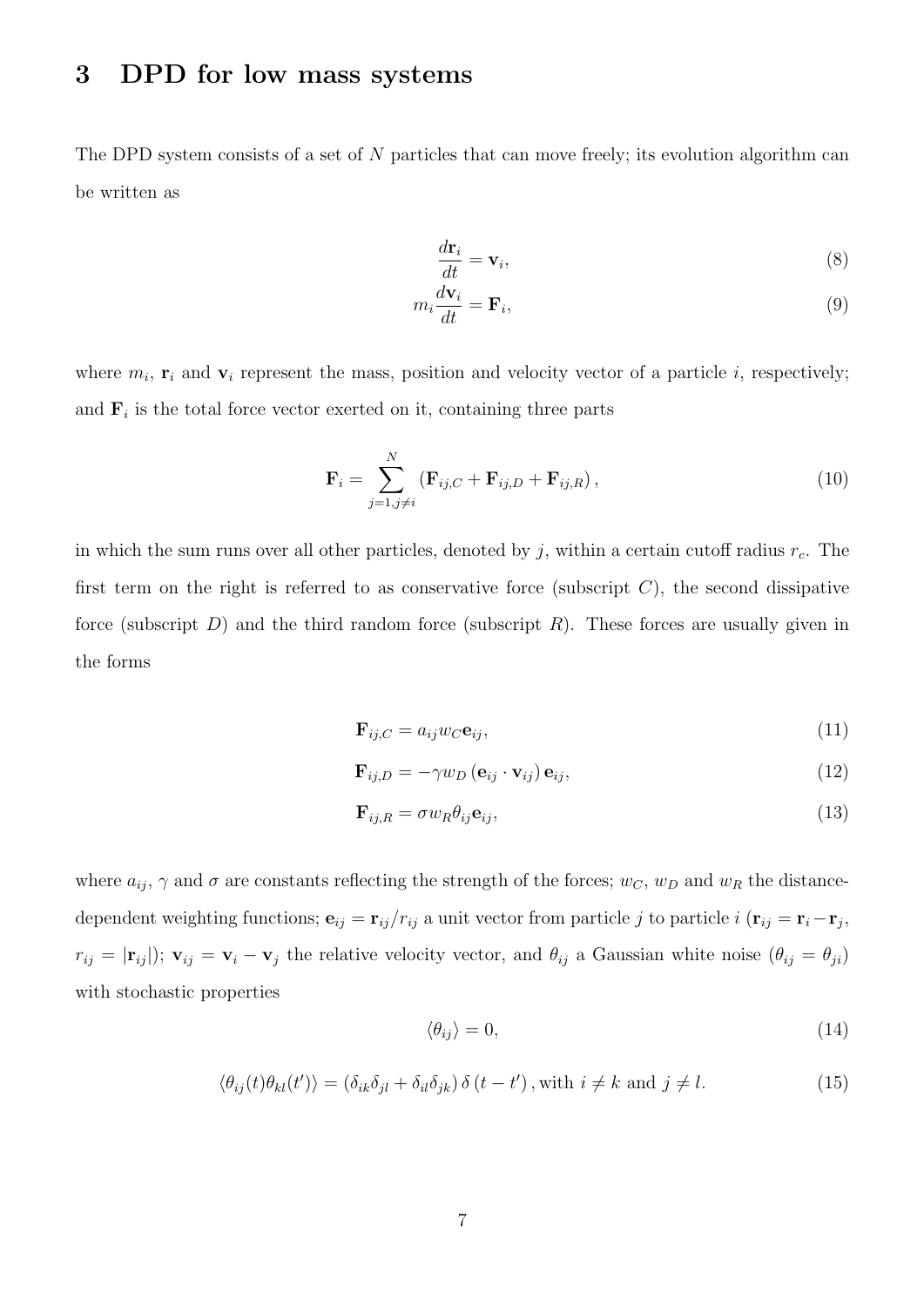It is noted that the cutoff radius  $r_c$  can be different for different types of forces. In incremental form, the random force takes the form

$$
\Delta \mathbf{F}_{ij,R} = \sigma w_R(r_{ij}) \Delta \xi_{ij} \mathbf{e}_{ij} \sqrt{\Delta t},\tag{16}
$$

where  $\Delta \xi_{ij}$  is a random number with zero mean and unit variance, chosen independently for each pair of particles and each time step in the numerical integration process. All forces act along the line joining the pair of particles and the DPD method thus conserves momentum.

It was shown [Español and Warren (1995)] that the equilibrium and detailed balance of the system lead to the following constraints

$$
w_D(r_{ij}) = \left(w_R(r_{ij})\right)^2,\tag{17}
$$

$$
k_B T = \frac{\sigma^2}{2\gamma},\tag{18}
$$

which relate the strength of the dissipative force to the strength of the random force through the definition of the thermodynamic temperature (the equipartition principle or fluctuation-dissipation theorem).

The standard form of the weighting functions is [Groot and Warren (1997)]

$$
w_C(r_{ij}) = 1 - \frac{r_{ij}}{r_c}, \t\t(19)
$$

$$
w_D(r_{ij}) = \left(1 - \frac{r_{ij}}{r_c}\right)^2.
$$
\n(20)

To increase the Schmidt number, which governs the dynamic response of a fluid, Fan *et al.* (2006) proposed a generalised form for the dissipative weighting function

$$
w_D(r_{ij}) = \left(1 - \frac{r_{ij}}{r_c}\right)^s,\tag{21}
$$

where *s* is a constant - typically  $s = 1/2$  is used. In this work, we consider reducing the particle mass to further increase the Schmidt number. Using the approximate analysis of Marsh *et al.* (1997), for any value of *s*, one can arrive at approximate expressions for the viscosity, diffusivity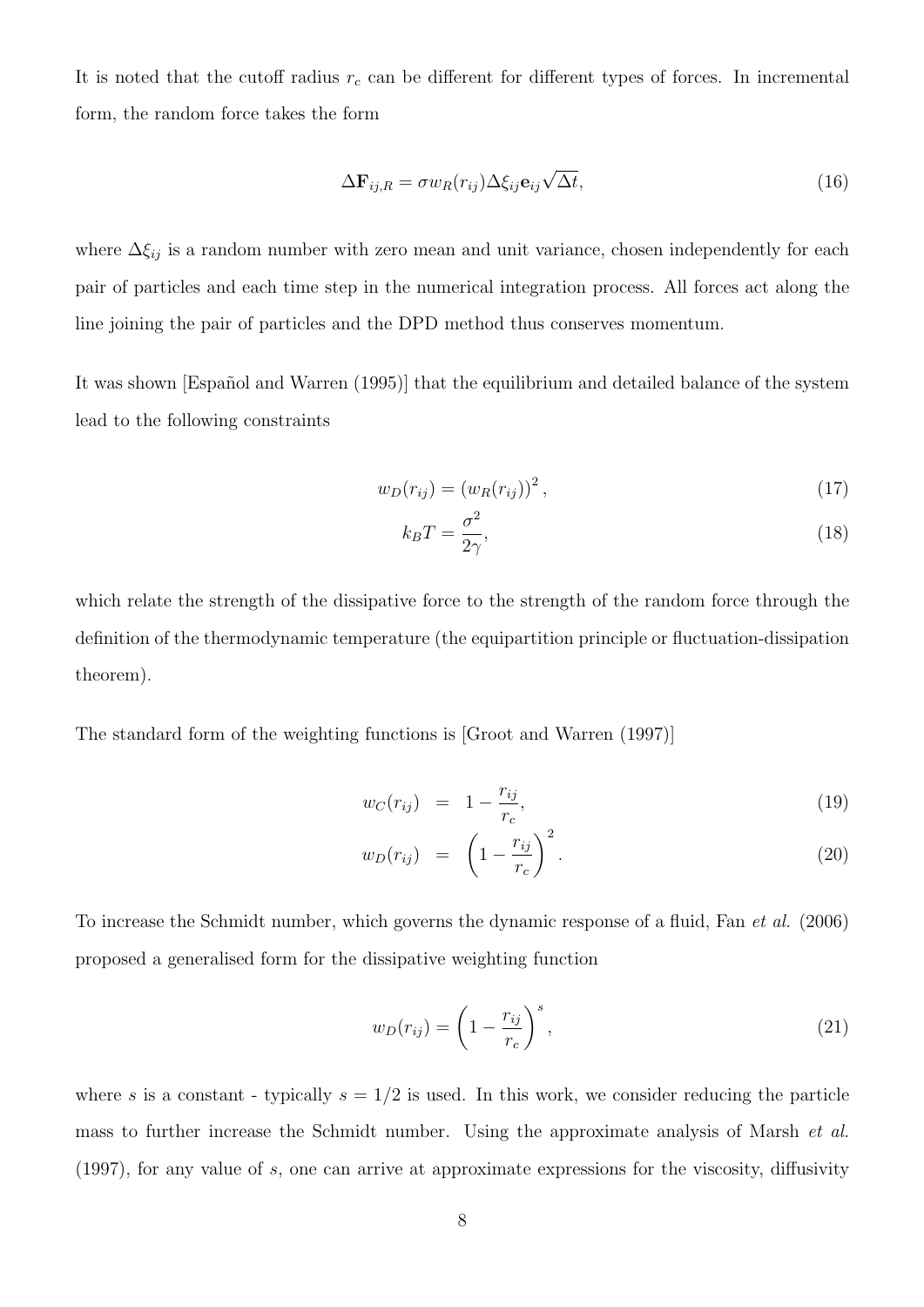and Schmidt number in terms of the system parameters. For  $s = 1/2$ , which is used in this study, we obtain

$$
\eta = \frac{315mk_BT}{128\pi\gamma r_c^3} + \frac{512\pi\gamma n^2 r_c^5}{51975},\tag{22}
$$

$$
D = \frac{315k_BT}{64\pi n\gamma r_c^3},\tag{23}
$$

$$
Sc = \frac{1}{2} + \frac{32768}{16372125} \frac{\pi^2 \gamma^2 n^2 r_c^8}{mk_B T}.
$$
\n(24)

The equation of state for the pressure has been shown to be [Groot and Warren (1997)]

$$
p = nk_B T + \frac{2\pi}{3} n^2 \int_0^{r_c} r F_C(r) g(r) r^2 dr,
$$
\n(25)

where  $g(r)$  is the radial distribution function. If one assumes  $g(r) \sim 1$ , the above expression reduces to

$$
p = nk_B T + \frac{\pi}{30} a n^2 r_c^4,
$$
\n(26)

from which the speed of sound is computed as

$$
c_s^2 = \frac{\partial p}{\partial \rho} = \frac{k_B T}{m} + \frac{\pi}{15} \frac{an r_c^4}{m},\tag{27}
$$

where  $\rho = mn$  is the mass density of the DPD fluid.

In the case of low mass, we recast the velocity equation of particle  $i(9)$  as

$$
\frac{d(v_i)_{\alpha}}{dt} = (c_i)_{\alpha} (v_i)_{\alpha} + (A_i)_{\alpha} + (B_i)_{\alpha} \theta_{ij},
$$
\n(28)

where the subscript  $\alpha(= 1, 2, 3)$  is used to denote the  $\alpha$ th component of the vectors in parentheses,

$$
(c_i)_{\alpha} = -\frac{1}{m_i} \sum_{j \neq i} \gamma w_D \left( \frac{(r_i)_{\alpha} - (r_j)_{\alpha}}{r_{ij}} \right)^2,
$$
\n(29)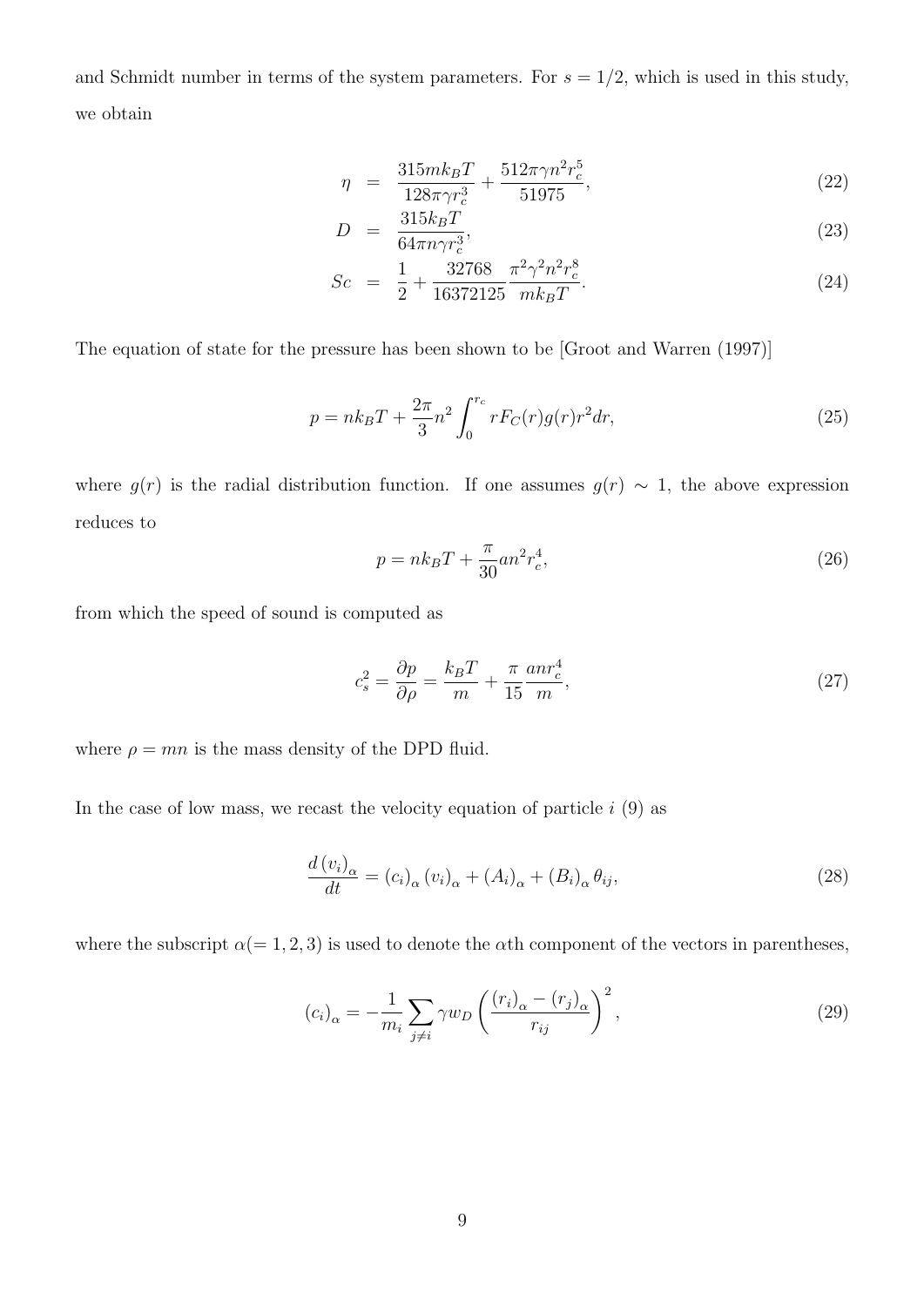$$
(A_i)_{\alpha} = -\frac{1}{m_i} \sum_{\beta=1,\beta \neq \alpha}^{3} \sum_{j \neq i} \gamma w_D \left( \frac{(r_i)_{\beta} - (r_j)_{\beta}}{r_{ij}} \right) \left( \frac{(r_i)_{\alpha} - (r_j)_{\alpha}}{r_{ij}} \right) (v_i)_{\beta} + \frac{1}{m_i} \sum_{j \neq i} \gamma w_D (\mathbf{e}_{ij} \cdot \mathbf{v}_j) \left( \frac{(r_i)_{\alpha} - (r_j)_{\alpha}}{r_{ij}} \right) + \frac{1}{m_i} \sum_{j \neq i} F_{ij,C} \left( \frac{(r_i)_{\alpha} - (r_j)_{\alpha}}{r_{ij}} \right),
$$

and

$$
(B_i)_{\alpha} = \frac{1}{m_i} \sum_{j \neq i} \gamma w_D \left( \frac{(r_i)_{\alpha} - (r_j)_{\alpha}}{r_{ij}} \right).
$$
 (30)

Here, the value of  $(c_i)_{\alpha}$  is always large and negative, when *m* is small, leading to stiff stochastic differential equations. An efficient numerical solution to (28) can be found using the first-order ETD scheme in which  $(A_i)_{\alpha}$  and  $(B_i)_{\alpha}$  are regarded as constants in the interval  $(t, t + \Delta t)$ 

$$
(v_i)_{\alpha} (t + \Delta t) = (v_i)_{\alpha} (t) e^{(c_i)_{\alpha} \Delta t} + \frac{\left(e^{(c_i)_{\alpha} \Delta t} - 1\right) \left[ \left(A_i\right)_{\alpha} (t) + \left(\Delta \xi_{ij} / \sqrt{\Delta t}\right) \left(B_i\right)_{\alpha} (t)\right]}{(c_i)_{\alpha}}, \tag{31}
$$

where the fluctuating part is handled according to the Ornstein-Uhlenbech process [Uhlenbeck and Ornstein (1930)], with a slight modification of its autocorrelation.

For each time step, the solution procedure can be summarised as follows

- $\bullet$   $(r_i)_\alpha \leftarrow (r_i)_\alpha + (v_i)_\alpha \Delta t;$
- Apply the boundary conditions;
- Calculate the conservative force  $F_{ij,C}$ , the random force  $F_{ij,R}$ , the dissipative part involving  $\mathbf{v}_i$  $(i.e., \gamma w_D (e_{ij})_1 (v_i)_1, \gamma w_D (e_{ij})_2 (v_i)_2$  and  $\gamma w_D (e_{ij})_3 (v_i)_3$ , and the dissipative part involving  $\mathbf{v}_i$  (*i.e.*,  $\gamma w_D \mathbf{e}_{ij} \cdot \mathbf{v}_i$ );
- Calculate the *x*, *y* and *z* components of  $\mathbf{c}_i$ ,  $\mathbf{A}_i$  and  $\mathbf{B}_i$ ;

• 
$$
(v_i)_{\alpha} \leftarrow (v_i)_{\alpha} e^{(c_i)_{\alpha} \Delta t} + (e^{(c_i)_{\alpha} \Delta t} - 1) \left[ (A_i)_{\alpha} (t) + (\Delta \xi_{ij} / \sqrt{\Delta t}) (B_i)_{\alpha} (t) \right] / (c_i)_{\alpha};
$$

• Evaluate physical properties of the DPD fluid.

Hereafter, we assume identical mass  $m_i = m$ .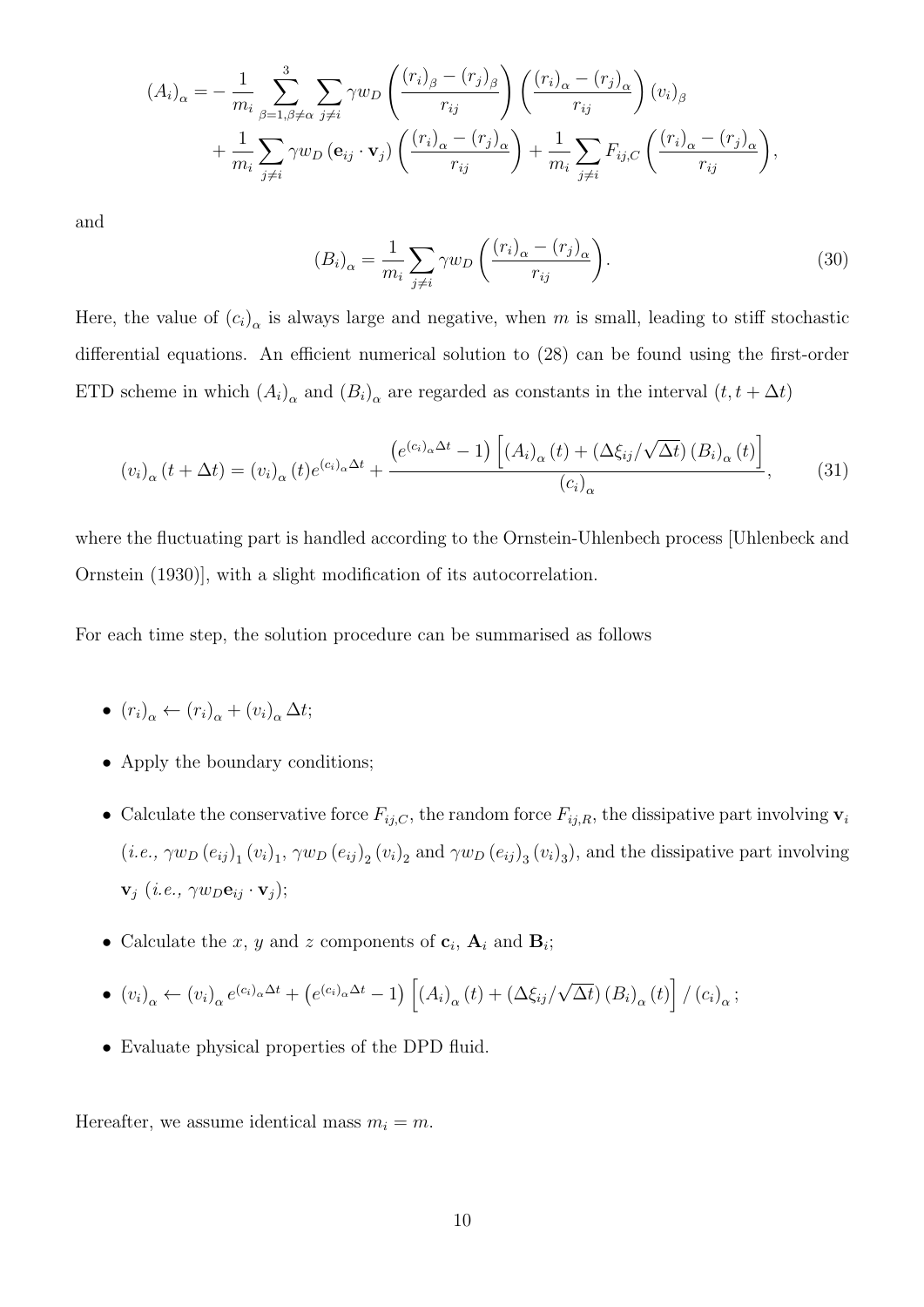#### **4 Viscometric flow verifications**

We simulate Couette and Poiseuille flows on the domain  $L_x \times L_y \times L_z = 40 \times 10 \times 30$  for four values of *m*, namely 1.0, 0.1, 0.01 and 0.001. Other parameters used are  $r_c = 1.0$ ,  $n = 4$ ,  $a_{ij} = 18.75$ ,  $\sigma = 3.0, s = 1/2$  and  $k_B T = 1.0$ . Using (22), the viscosity is estimated as  $\eta = 2.4059$  for  $m = 1$ , *η* = 2.2494 for  $m = 0.1$ ,  $\eta = 2.2337$  for  $m = 0.01$  and  $\eta = 2.2322$  for  $m = 0.001$ . We impose  $U = (7.5, 0, 0)^T$  on the two walls  $z = -15$  and  $z = 15$  (to simulate Couette flow) and apply a body force  $\mathbf{F} = (0.1, 0, 0)^T$  to each particle (to simulate Poiseuille flow). For the latter, a parabolic velocity profile is expected to be

$$
u_x = \frac{nF_x}{2\eta} \left(\frac{L_z}{2} - z\right) \left(\frac{L_z}{2} + z\right). \tag{32}
$$

In our simulation, the wall boundary is constructed using three layers of frozen particles. In addition, we assume that there is a thin layer near the wall, in which a random velocity distribution with zero mean corresponding to a given temperature is generated to maintain the no-slip boundary condition [Fan *et al.* (2003)]. In order to prevent particles from penetrating the walls, we further require that the particles in this layer always leave the wall according to the reflection law reported in [Revenga *et al.* (1998)].

Initially, a FCC arrangement of particles is formed and is allowed to equilibrate before the simulation is started. The central flow region across the *z* direction is divided into 300 bins (for the averaging purpose), and the averaging is done in each bin over every 10,000 time steps.

Variations of the diffusivity and the Schmidt number versus the particle mass are given in Table 1. The former is numerically estimated using the mean square displacement (MSD) approach

$$
D = \frac{1}{6} \lim_{t \to \infty} \frac{d}{dt} \langle |\mathbf{r}_i(t) - \mathbf{r}_i(0)|^2 \rangle,
$$
\n(33)

and the velocity autocorrelation function (VACF) through the Green-Kubo integral

$$
D = \frac{1}{3} \int_0^\infty \langle \mathbf{v}_i(t) \cdot \mathbf{v}_i(0) \rangle dt.
$$
 (34)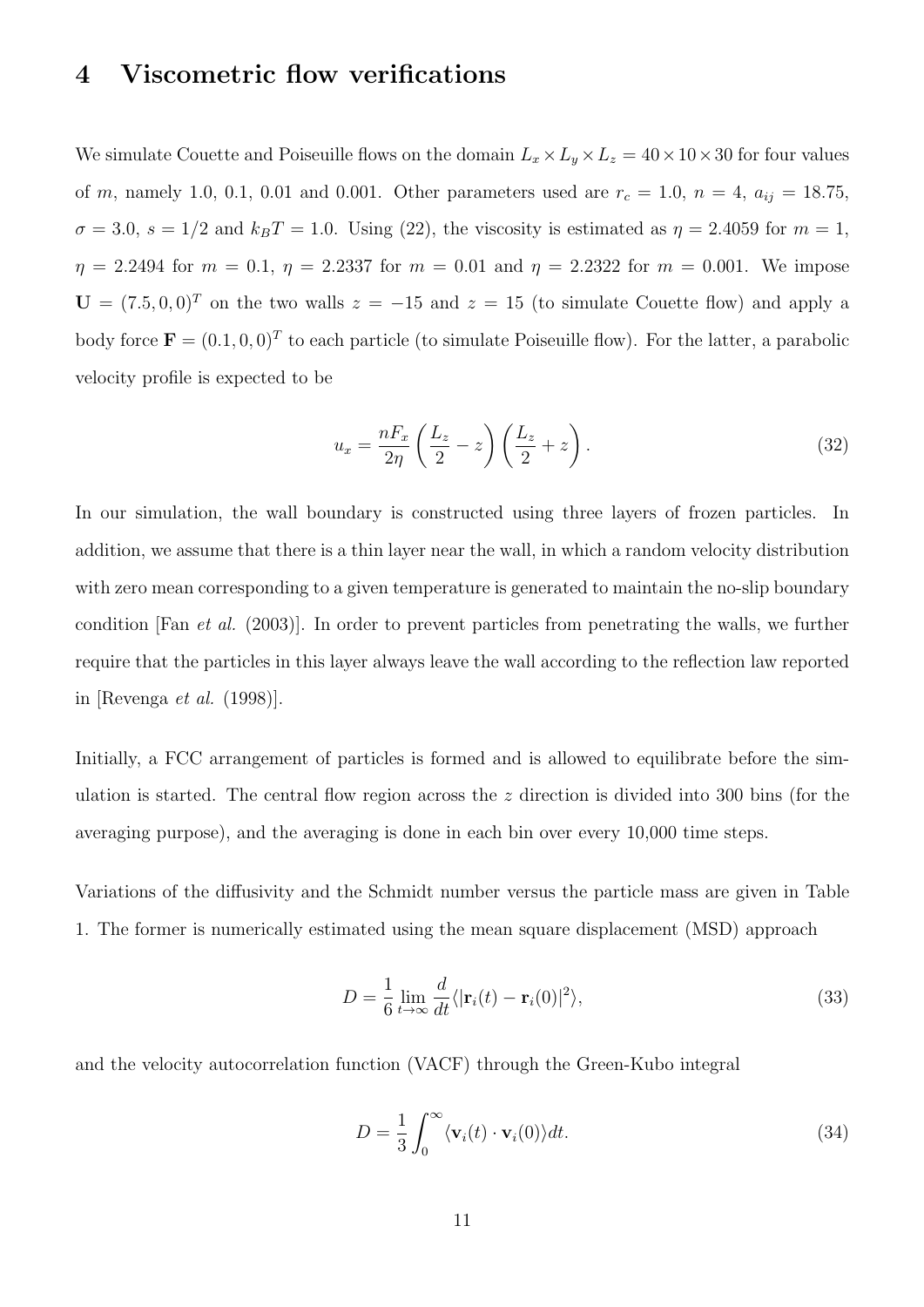Table 1: DPD fluid,  $r_c = 1.0$ ,  $n = 4$ ,  $a_{ij} = 18.75$ ,  $\sigma = 3.0$ ,  $s = 1/2$  and  $k_B T = 1.0$ : the diffusivity and the Schmidt number for several values of *m* using the mean square displacement (MSD) and velocity autocorrelation function (VACF) approaches.

| m     |               | Sc     |
|-------|---------------|--------|
| 1.0   | $0.10$ (MSD)  | 6.0    |
|       | $0.12$ (VACF) | 5.0    |
| 0.1   | $0.12$ (MSD)  | 46.9   |
|       | $0.13$ (VACF) | 43.3   |
| 0.01  | $0.15$ (MSD)  | 372.3  |
|       | $0.14$ (VACF) | 398.9  |
| 0.001 | $0.15$ (MSD)  | 3720.3 |
|       | $0.14$ (VACF) | 3986.1 |

It can be seen from the table that both approaches produce similar numerical results. When *m* is reduced from 1.0 to 0.001, there are a slight variation in the self-diffusion coefficient and a significant increase in the Schmidt number. It is noted that the present numerical values for *D*,  $D = 0.10 - 0.15$ , are somewhat larger than the kinetic estimate (23),  $D = 0.09$ , and a Schmidt number of  $O(10^3)$  is achieved at  $m = 0.001$ .

Table 2: Couette flow: Comparison of the mean equilibrium temperature of the ETD and velocity-Verlet algorithms for the case of  $m = 0.1$ . The velocity-Verlet algorithm fails to converge at  $\Delta t \gtrapprox 0.009$ .

|            |            | $k_BT$          |
|------------|------------|-----------------|
| $\Delta t$ | <b>ETD</b> | velocity-Verlet |
| 0.01       | 1.003      |                 |
| 0.009      | 1.002      |                 |
| 0.007      | 1.002      | 0.9538          |
| 0.005      | 1.002      | 0.9386          |
| 0.003      | $1.002\,$  | 0.9607          |
| 0.001      | 1.002      | 0.9869          |
| 0.0009     | 1.002      | 0.9884          |

The equilibrium temperature is measured from the calculated velocity field

$$
k_B T = \frac{1}{3} mV^2. \tag{35}
$$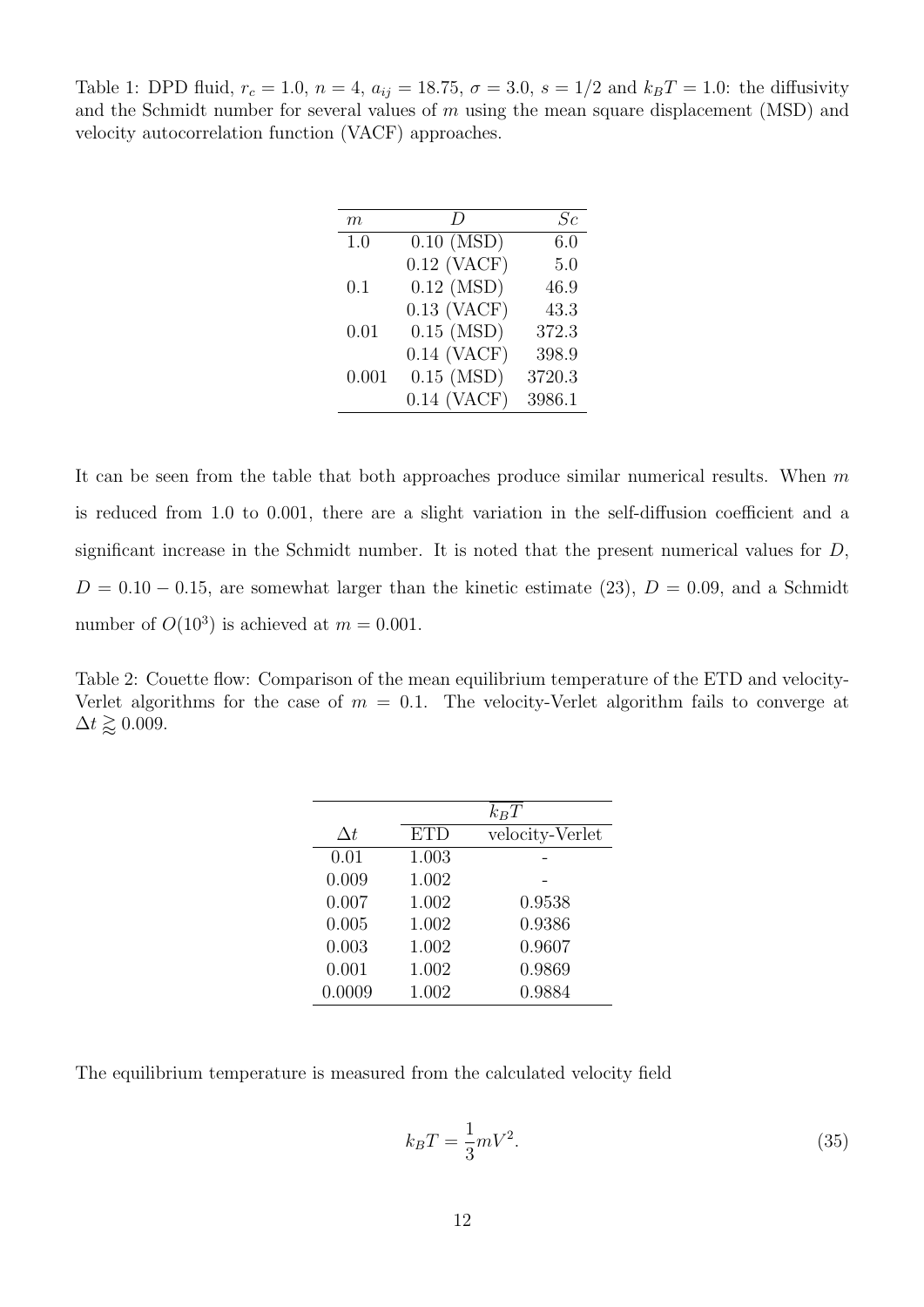Table 3: Couette flow: Comparison of the mean equilibrium temperature of the ETD and velocity-Verlet algorithms for the case of  $m = 0.01$ . The velocity-Verlet algorithm fails to converge at  $\Delta t \gtrapprox 0.0009$ .

|            | ETD    |             | velocity-Verlet |             |  |
|------------|--------|-------------|-----------------|-------------|--|
| $\Delta t$ | $k_BT$ | $Error(\%)$ | $k_BT$          | $Error(\%)$ |  |
| 0.007      | 0.5680 | 43.19       |                 |             |  |
| 0.005      | 0.7633 | 23.66       |                 |             |  |
| 0.003      | 0.9356 | 6.44        |                 |             |  |
| 0.001      | 0.9835 | 1.64        |                 |             |  |
| 0.0009     | 0.9863 | 1.36        |                 |             |  |
| 0.0007     | 0.9916 | 0.83        | 0.9187          | 8.12        |  |
| 0.0005     | 0.9958 | 0.41        | 0.9322          | 6.77        |  |
| 0.0003     | 0.9987 | 0.12        | 0.9576          | 4.23        |  |
| 0.0001     | 0.9992 | 0.07        | 0.9840          | 1.60        |  |

where *V* is the peculiar velocity (*i.e.,* the fluctuation of the velocity of particle with respect to the mean field velocity). Tables 2, 3 and 4 show the behaviour of the temperature against the time step for  $m = 0.1$ ,  $m = 0.01$  and  $m = 0.001$ , respectively. Results by the velocity-Verlet algorithm [Groot and Warren (1997)] are also included. It can be seen that the ETD algorithm works effectively for relatively-large time steps. Furthermore, for a given small time step, the ETD algorithm is much more accurate than the velocity-Verlet algorithm. In the case of  $m = 0.1$ , the ETD algorithm produces the equilibrium temperature that is accurate up to 3 significant digits. In the case of  $m = 0.01$  and  $m = 0.001$ , equipartition is consistently improved as the time step is reduced. The velocity-Verlet algorithm fails to converge except at small time steps, and the associated errors are much larger than those produced by the ETD algorithm.

Since the random force has only well-defined statistical properties, the velocity equation (9) is understood as a stochastic differential equation. Based on the interaction zone and the peculiar velocity, one can define the following time scale [Español and Warren (1995)]

$$
t_c = \frac{r_c}{V} = \frac{\sqrt{m}r_c}{\sqrt{3k_B T}}.\tag{36}
$$

For the present DPD fluid,  $t_c = 0.1826$  for  $m = 0.1$ ,  $t_c = 0.0577$  for  $m = 0.01$ , and  $t_c = 0.0183$ for  $m = 0.001$ . The time step used should be much smaller than  $t_c$ . Otherwise, the motion of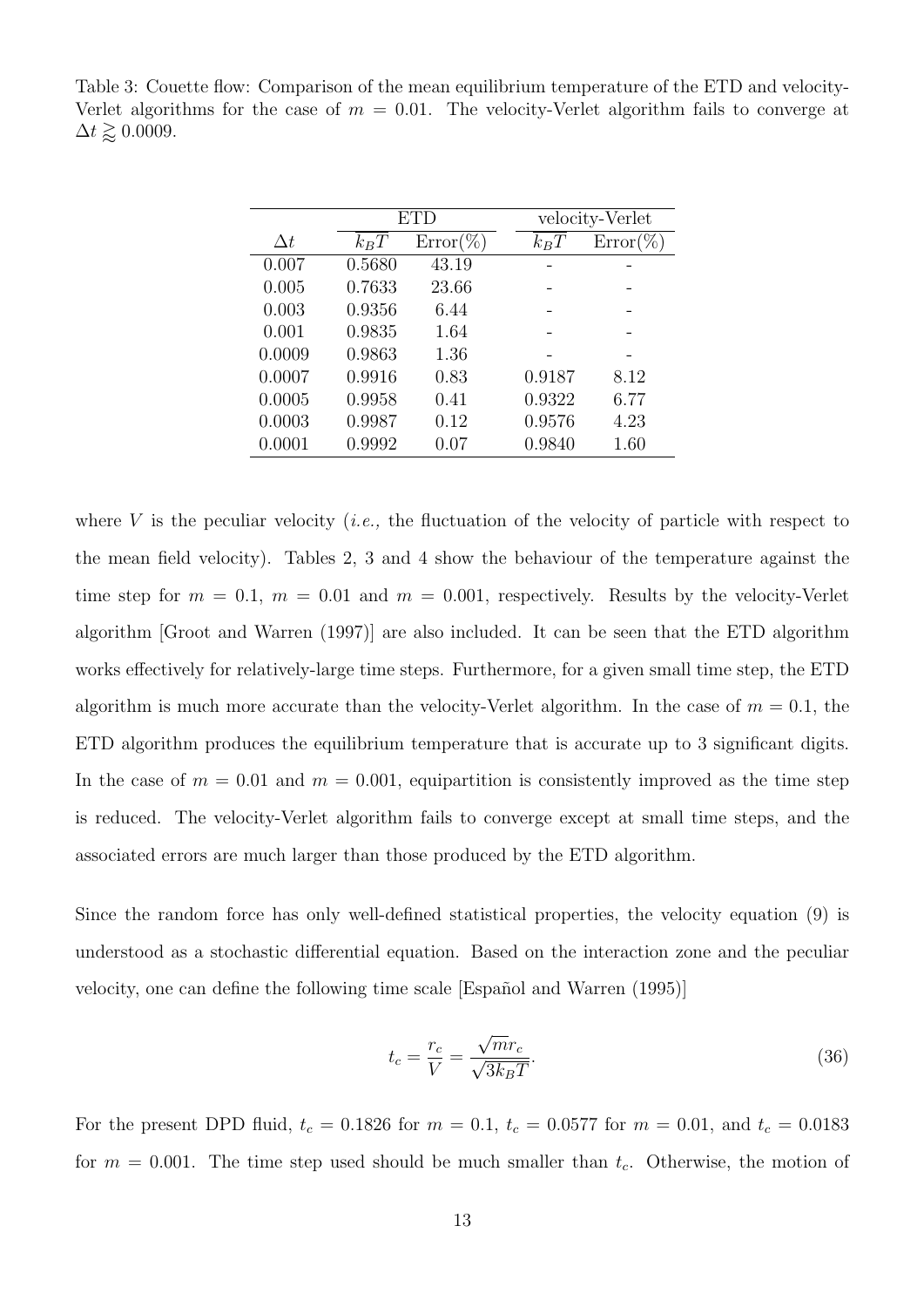Table 4: Couette flow: Comparison of the mean equilibrium temperature of the ETD and velocity-Verlet algorithms for the case of  $m = 0.001$ . The velocity-Verlet algorithm fails to converge at  $\Delta t \gtrapprox 0.00007$ .

|            | ETD    |             | velocity-Verlet |             |  |
|------------|--------|-------------|-----------------|-------------|--|
| $\Delta t$ | $k_BT$ | $Error(\%)$ | $k_BT$          | $Error(\%)$ |  |
| 0.0002     | 0.9501 | 4.98        |                 |             |  |
| 0.0001     | 0.9805 | 1.94        |                 |             |  |
| 0.00009    | 0.9837 | 1.62        |                 |             |  |
| 0.00008    | 0.9865 | 1.34        |                 |             |  |
| 0.00007    | 0.9891 | 1.08        |                 |             |  |
| 0.00006    | 0.9916 | 0.83        | 0.9127          | 8.72        |  |
| 0.00005    | 0.9934 | 0.65        | 0.9235          | 7.64        |  |
| 0.00004    | 0.9951 | 0.48        | 0.9365          | 6.34        |  |
| 0.00003    | 0.9958 | 0.41        | 0.9502          | 4.97        |  |

DPD particles, where their displacements can approach the range of the interaction in one time step, may no longer follow that predicted by the velocity equation [Español and Warren (1995)]. From Tables 2, 3 and 4, relatively large time steps can be employed here, 0.01 for  $m = 0.1, 0.007$ for  $m = 0.01$  and 0.0002 for  $m = 0.001$ . They are a decreasing function of the particle mass as expected.

Results concerning velocity, temperature and number density are presented in Figure 1 for the case of Couette flow and in Figure 2 for the case of Poiseuille flow. We obtain a linear/parabolic velocity profile in the *x* direction, and uniform temperature and density using a time step  $\Delta t = 0.02$  for *m* = 1.0,  $\Delta t$  = 0.005 for *m* = 0.1,  $\Delta t$  = 0.001 for *m* = 0.01 and  $\Delta t$  = 0.0002 for *m* = 0.001. In the case of Poiseuille flow, by fitting the obtained parabolic velocity profiles to equation (32), the viscosity is numerically estimated as  $\eta = 2.6354$  for  $m = 1$  ( $\Delta t = 0.01$ ),  $\eta = 1.9914$  for  $m = 0.1$  $(\Delta t = 0.0009), \eta = 1.9649$  for  $m = 0.01$  ( $\Delta t = 0.0001$ ), and  $\Delta t = 1.9230$  for  $m = 0.001$  ( $\Delta t = 0.0009$ ) 0*.*00003). The percentage differences (relative to kinetic theory estimate (22)) of the calculated viscosity are  $9.53\%$  for  $m = 1$  and  $13.85\%$  for  $m = 0.001$ .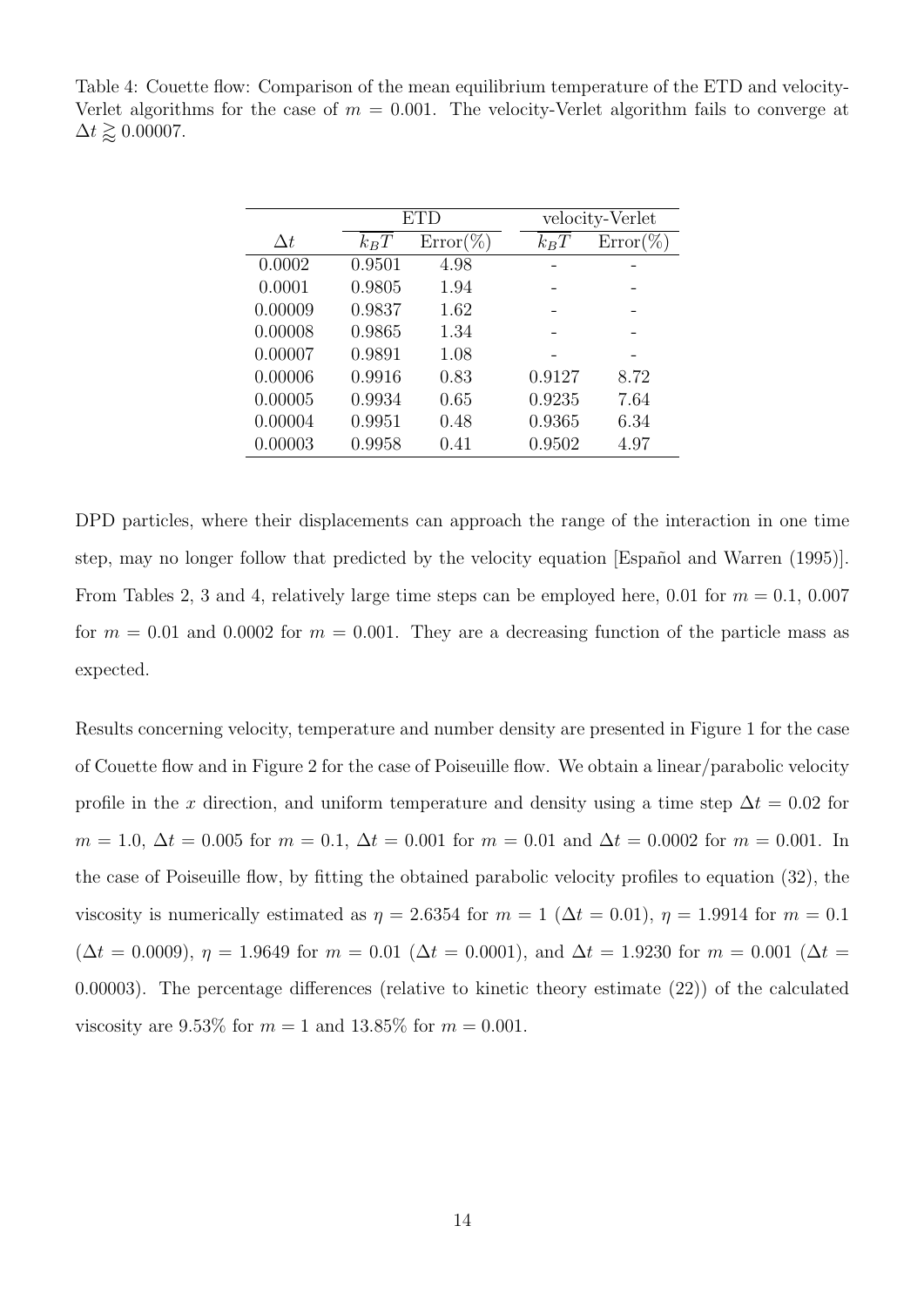#### **5 Modelling rigid spheres in a Newtonian fluid**

Consider a steady uniform flow of a Newtonian fluid past a stationary sphere. We choose the dimensions of the domain as  $L_x = 40$ ,  $L_y = 30$  and  $L_z = 30$  and place the sphere at the centre of the domain. Periodic boundary conditions are applied in the *x* and *y* directions, while the velocity vectors  $U = (3.0, 0, 0)^T$  are imposed on the two planes  $z = -15$  and  $z = 15$ . We choose the particle mass as 0.01 and conduct the simulations using  $\Delta t = 0.001$ , unless otherwise stated.

We employ DPD particles to represent the fluid (solvent) phase with the following parameters:  $n = 4$ ,  $a_{ij}^{SS} = 18.75$ ,  $r_{c,C}^{SS} = r_{c,D}^{SS} = 1.0$ ,  $w_C^{SS} = (1 - r_{ij}/r_{c,C}^{SS})$ ,  $w_D^{SS} = (1 - r_{ij}/r_{c,C}^{SS})^{1/2}$ ,  $\sigma^{SS} = 2.0$  and  $k_B T = 0.25$ . It is noted that (i) the superscript *SS* is used to denote the solvent-solvent interaction; and (ii)  $r_{c,C}$  and  $r_{c,D}$  represent the cut-off radius used for the conservative and dissipative forces, respectively. Such parameters constitute a Newtonian fluid of  $\eta = 3.9682$ , using the estimated viscosity (equation (22)), and  $Sc = 6012.4$ , using the VACF approach (equation (34)). Although a DPD particle is a point mass, it is endowed with a soft repulsive potential, and therefore has an "effective" size, which is the exclusion zone of the particle. To estimate the effective radius of a DPD particle, we utilise the radial distribution function [Reichl (1980)]

$$
g(q) = \frac{1}{N/V} \frac{\langle s \rangle}{4\pi q^2 \Delta q},\tag{37}
$$

where *V* is the volume of the domain of interest and  $\langle s \rangle$  is the average number of particles in a spherical shell of width  $q \rightarrow (q + \Delta q)$  at a distance *q* from any particle in the fluid. As opposed to the Stokes-Einstein relation, equation (37) does not involve the estimated viscosity and diffusivity. The present procedure is a direct determination and thus has the ability to give a better estimation. Figure 3 shows the variation of  $g(q)$ , where  $\Delta q$  is chosen as 0.05, for the present DPD fluid. Let  $\bar{q}$  be the value of *q* at which *g*(*q*) becomes non-zero, say at  $g(q) > 0.05$ . The effective radius of the solvent particles can be estimated as  $a_{eff}^S = \bar{q}/2 = 0.32/2 = 0.16$  (taking half because  $\bar{q}$  is the distance between the two particles centres). Making use of this function *g*, one can compute the sound speed and the Mach number for the present fluid in a more precise way. The equation of state (25) reduces to  $p = nk_BT + 0.0968an^2r_c^4$  from which, through (27), one acquires  $c_s = 38.43$ . It leads to a Mach number of  $M = U/c_s = 3.0/38.43 = 0.078$ .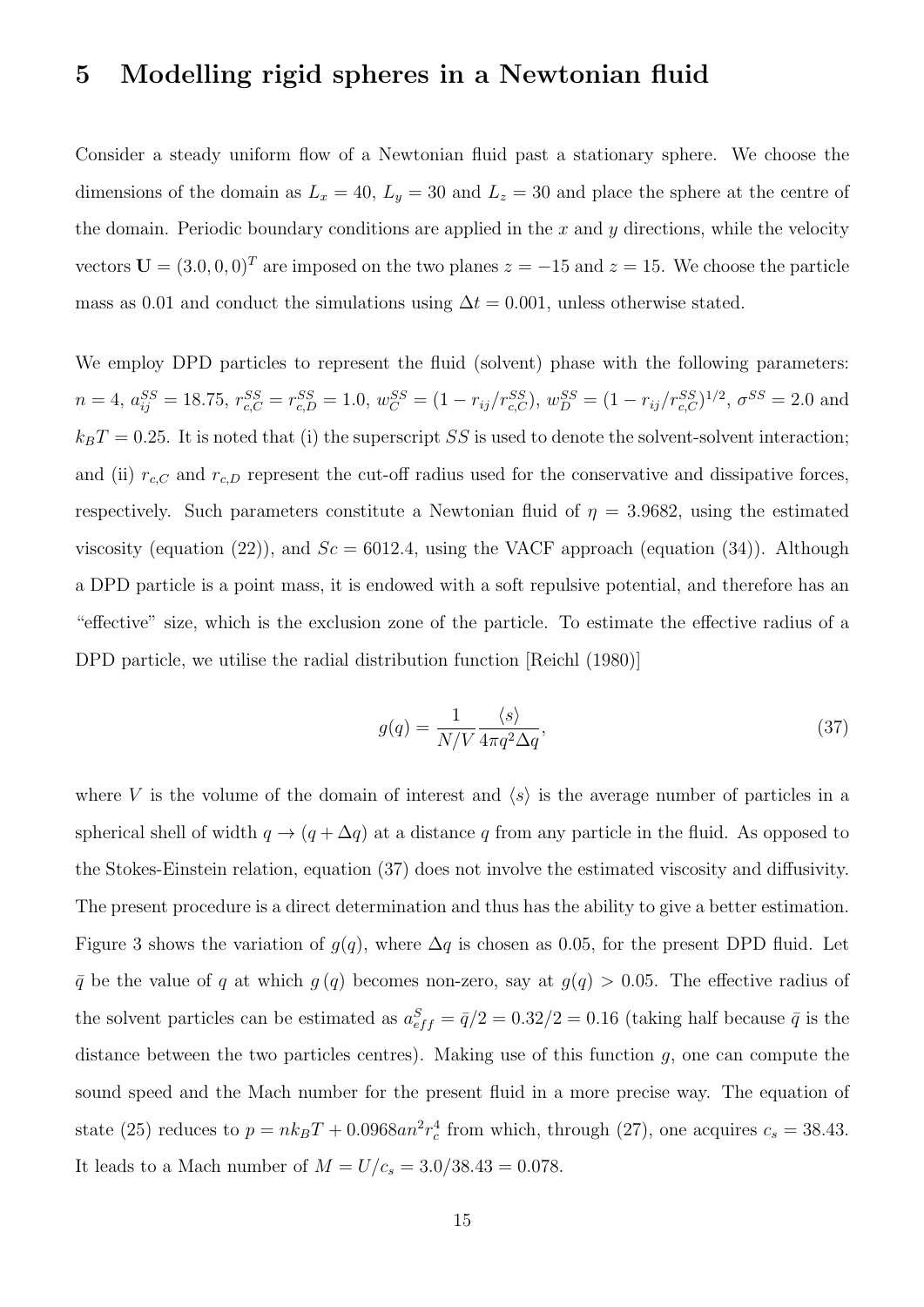We model a rigid suspended sphere using a single DPD particle. It can be seen that parameters associated with this rigid (colloidal) particle should not be the same as those with the solvent particles. We use the superscript *CS* to denote the colloidal-solvent interaction. Parameters are chosen as  $r_{c,C}^{CS} = 1.0$ ,  $r_{c,D}^{CS} = 1.5$ ,  $w_C^{CS} = (1 - r_{ij}/r_{c,C}^{CS})^{1/2}$ ,  $w_D^{CS} = (1 - r_{ij}/r_{c,D}^{CS})^{1/4}$ ,  $a_{ij}^{CS} = 1750$ , and  $\sigma^{CS} = 3.2$ .

We also utilise the radial distribution function to determine the radius of the colloidal particle. The quantity  $ng4\pi q^2\Delta q$  is the number of particles in a spherical sell of width  $\Delta q$  at a distance *q* from the centre of the colloidal particle. Let  $\bar{q}$  be the value of  $q$  at which  $g(q)$  becomes non-zero, at  $g(q) > 0.05$ . The effective radius of the colloidal particle can be estimated as (Figure 4)

$$
\bar{q} - a_{eff}^S \le a_{eff}^C \le \bar{q} + \Delta q - a_{eff}^S. \tag{38}
$$

Figure 5 shows the variation of  $g(q)$  against q. The value of  $\bar{q}$  is measured to be 0.95. With  $a_{eff}^S = 0.16$ , we arrive at  $0.79 \le a_{eff}^C \le 0.84$ . It leads to  $0.0478 \le Re = 2a_{eff}^C U \rho/\eta \le 0.0508$ . Using Stokes results [Happel and Brenner (1973)], the corresponding drag force is in the range

$$
177.27 \le F = 6\pi \eta a_{eff}^C U \le 188.49. \tag{39}
$$

We plot the drag and its conservative, dissipative and random parts against the time in Figure 6. As expected, the total force is larger in the *x* direction than in the *y* and *z* directions. Furthermore, after a certain time, the mean values of the total, dissipative and conservative forces in the *x* direction appear to be stable, showing that the flow reaches a steady state condition. The obtained total force, which is measured in an average sense for the chosen period of  $60 \le t \le 150$ , is 178.36, in the range of 177.27 to 188.49 as given by (39).

Figures 7, 8 and 9 display distributions of the temperature, *x*-component velocity and velocity vector on the middle plane  $y = 0$ , respectively. It can be seen that the method obeys equipartition (Figure 7) and produces a smooth flow field around the sphere (Figure 9). Velocity in the *x* direction appears to be constant on the two boundary lines  $x = -19.83$  and  $x = 19.83$  (Figures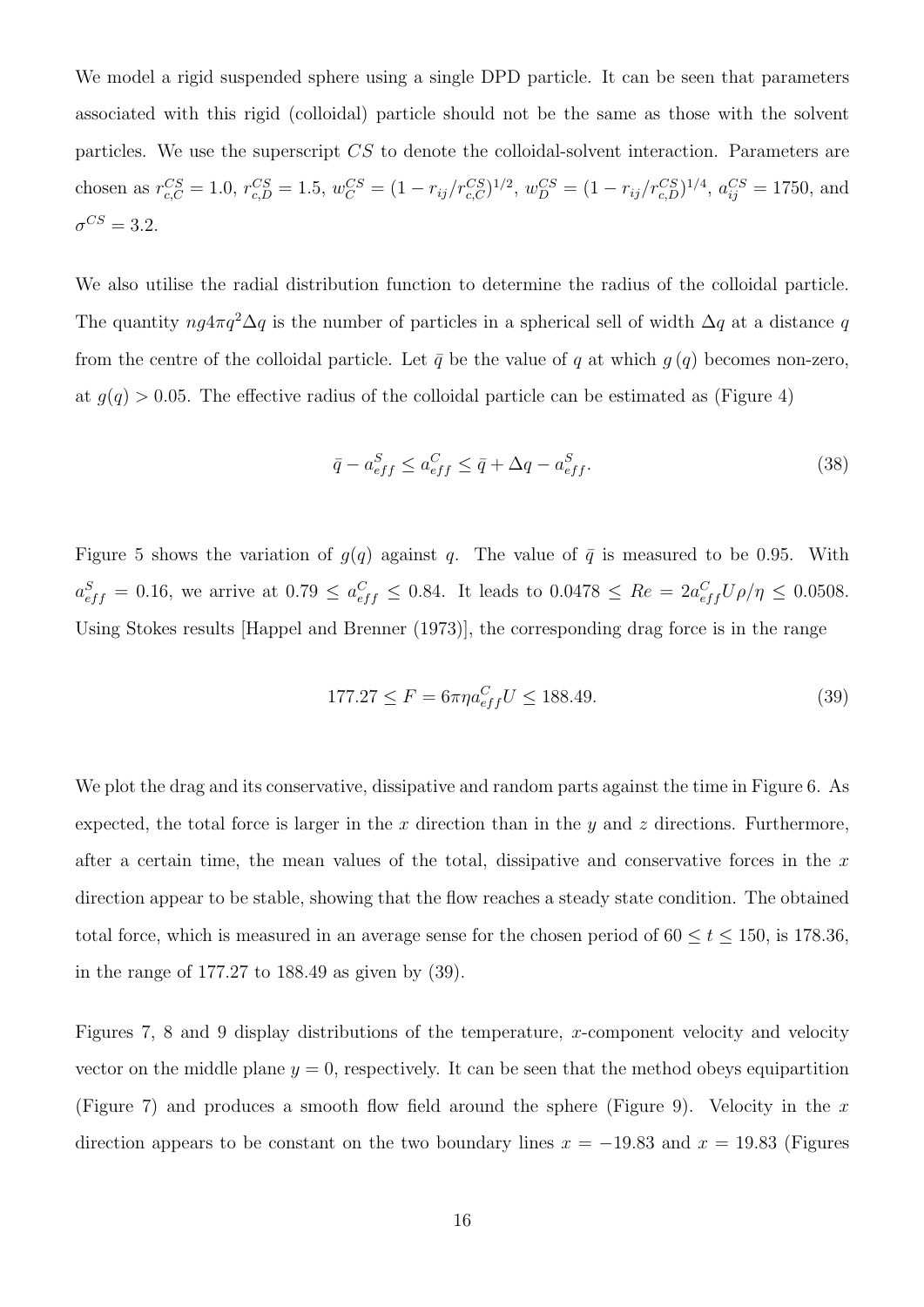8 and 9). Making use of Stokes solution for a sphere moving with a velocity  $U = (U, 0, 0)^T$  in a stationary fluid [Batchelor (1967)] and then superimposing on this for a stationary sphere, one can obtain the x-component velocity of the fluid at the distance  $x = \pm La_s$  ( $a_s$  is the radius of the sphere) as

$$
\frac{u_x}{U} = 1 - \frac{3}{4L} + \frac{1}{4L^3} \tag{40}
$$

Substitution of  $U = 3$  and  $L = 19.83/0.8 = 24.79$  into (40) yields  $u_x = 2.9093$ . From our DPD calculations, the average values of the *x*-component velocity at the upstream and downstream  $(i.e., x = \pm 19.83$  and  $y = 0$ ) are 2.8651 and 2.8323, and their percentage errors (relative to Stokes solution (40)) are thus  $1.51\%$  and  $2.64\%$ , respectively.

Figure 10 is a plot of the drag coefficient, defined as  $C_d = \overline{F}/(0.5\pi(a_{eff}^C)^2\rho U^2)$ , versus the Reynolds number. *Re* is changed by means of the particle mass. We use  $m = 0.005 \rightarrow 0.1$ , which leads to  $0.02 \leq Re \leq 0.48$  and  $0.05 \leq M \leq 0.24$ . The corresponding flows can thus be considered as low Reynolds number quasi-incompressible flows. It can be seen from the figure that the obtained drag coefficient is very close to that predicted by Stokes' law. It is noted that if  $m = 1$  is used, one has  $Re = 4.80$  and  $M = 0.78$  and hence, the effects of compressibility on the flow field may be noticeable. As shown in Figure 11, values of  $u_x$  are readily smaller than  $U$  in the regions close to the centreline at the upstream and downstream planes, indicating that compressibility effects may be already significant.

Table 5: Flow around a sphere,  $r_{c,C}^{CS} = 1$ ,  $r_{c,D}^{CS} = 1.5$ ,  $a_{ij}^{CS} = 1750$ : Effects of  $\sigma^{CS}$  on the forces and the size of the sphere. It is noted that the obtained forces acting on the sphere are shown in the mean for the period of  $60 \le t \le 150$ .

| $\sigma^{C\overline{S}}$ | $F_{\cdot}$ | $F_C$ | $F_D$                          | $F_R$ | $\overline{a}$ |
|--------------------------|-------------|-------|--------------------------------|-------|----------------|
| 2.8                      |             |       | 166.44 54.99 110.46 0.98       |       | 0.95           |
| 3.2                      | 178.36      |       | 47.53 130.73 0.10              |       | 0.95           |
| 3.6                      |             |       | 187.97 39.96 148.03 -0.01 0.95 |       |                |
| 4.0                      | 197.47      |       | 33.40 163.14 0.92              |       | 0.95           |
| 44                       | 203.65      |       | 26.68 178.79 -1.82             |       | 0.95           |

#### **Some implementation notes:**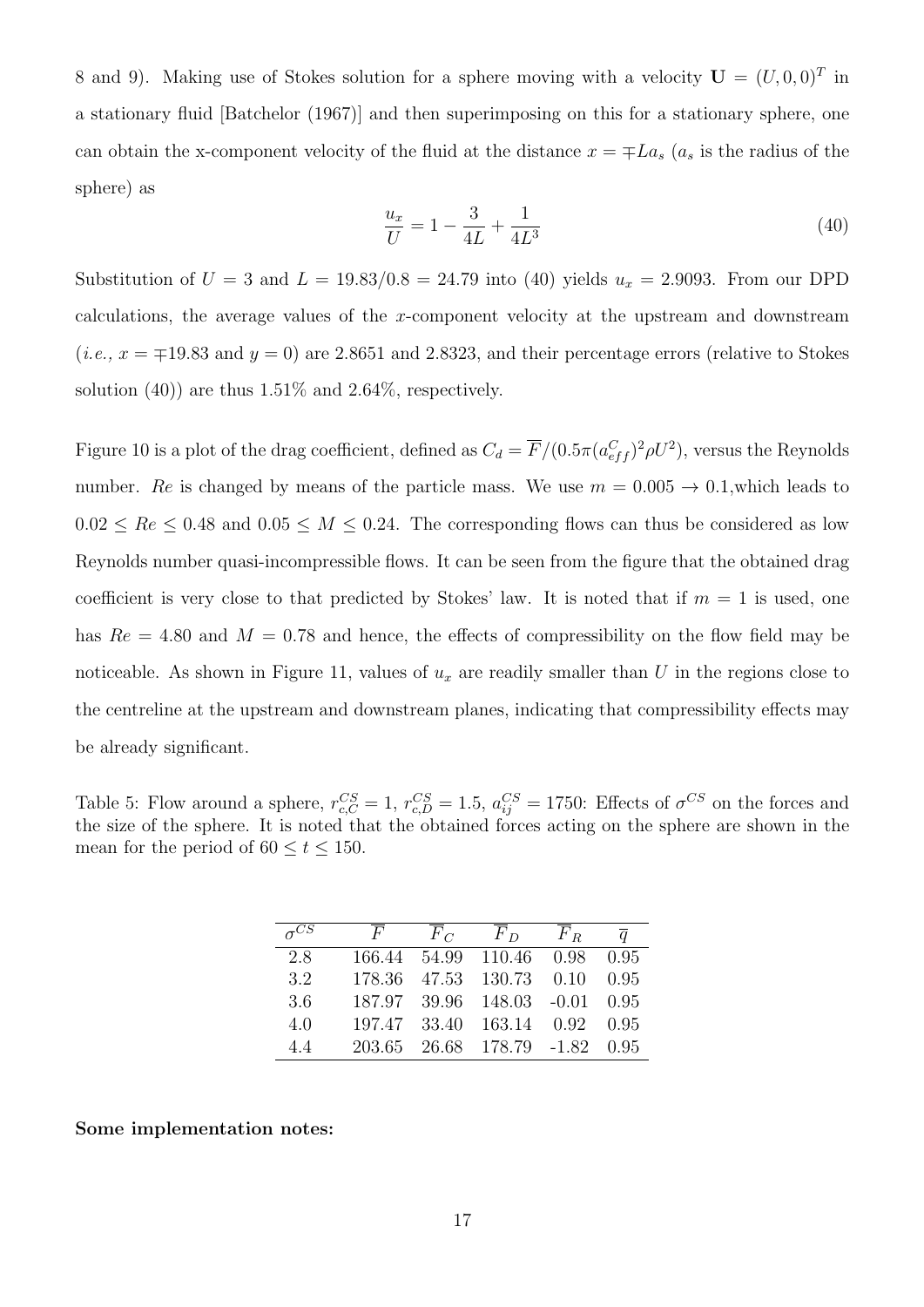Table 6: Flow around a sphere,  $r_{c,C}^{CS} = 1$ ,  $r_{c,D}^{CS} = 1.5$ ,  $\sigma^{CS} = 3.2$ : Effects of  $a_{ij}^{CS}$  on the forces and the size of the sphere. It is noted that the obtained forces acting on the sphere are shown in the mean for the period of  $60 \le t \le 150$ .

| $a_{ij}^{CS}$ | $F_{\cdot}$ | $F_C$ | $F_D$  | $F_R$   | $\overline{a}$ |
|---------------|-------------|-------|--------|---------|----------------|
| 1000          | 177.74      | 46.34 | 129.81 | 1.57    | 0.95           |
| 1250          | 177.15      | 45.66 | 130.82 | 0.67    | 0.95           |
| 1500          | 177.88      | 48.52 | 129.95 | $-0.59$ | 0.95           |
| 1750          | 178.36      | 47.53 | 130.73 | 0.10    | 0.95           |
| 2000          | 176.70      | 46.94 | 129.23 | 0.52    | 0.95           |
| 2250          | 177.23      | 46.30 | 129.69 | 1.24    | 0.95           |
|               |             |       |        |         |                |

Table 7: Flow around a sphere,  $r_{c,C}^{CS} = 1.0$ ,  $r_{c,D}^{CS} = 1.0$ ,  $a_{ij}^{CS} = 1750$ : Effects of  $\sigma^{CS}$  on the forces and the size of the sphere. It is noted that the obtained forces acting on the sphere are shown in the mean for the period of  $60 \le t \le 150$ .

| $\sigma^{CS}$ | $F_{\cdot}$ | $F_C$  | $F_D$ | $F_R$   | $\overline{q}$ |
|---------------|-------------|--------|-------|---------|----------------|
| 3.0           | 113.34      | 100.27 | 13.20 | $-0.14$ | 0.95           |
| 4.0           | 124.37      | 100.63 | 23.59 | 0.14    | 0.95           |
| 5.0           | 133.84      | 97.80  | 35.99 | 0.04    | 0.95           |
| 6.0           | 147.75      | 96.54  | 51.00 | 0.20    | 0.95           |
| 7.0           | 164.22      | 95.28  | 68.69 | 0.25    | 1.00           |
| 8.0           | 183.35      | 94.70  | 88.52 | 0.11    | 0.95           |

- Effects of  $\sigma^{CS}$  on the drag force and the size of the sphere are presented in Table 5. Increasing  $\sigma^{CS}$  leads to a decrease in the conservative component and an increase in the dissipative component. Furthermore, the radius of the sphere remains unchanged. For all values of  $\sigma^{CS}$ employed, the dissipative force is dominant. The parameter  $\sigma^{CS}$  has a strong influence on the drag force, which can be helped to tune in the correct value of the drag force on the sphere.
- Effects of  $a_{ij}^{CS}$  on the drag force and the size of the sphere are presented in Table 6. The parameter  $a_{ij}^{CS}$  does not greatly affect the forces exerted on the sphere. As  $a_{ij}^{CS}$  increases, the radius of the sphere remains unchanged. It appears that the size of the sphere is mainly decided by  $r_{c,C}^{CS}$  and  $a_{eff}^{S}$ , which is different from that reported in [Pan *et al.* (2010)] (they reported that the size of a colloidal particle can be controlled by adjusting the value of  $a_{ij}^{CS}$ ,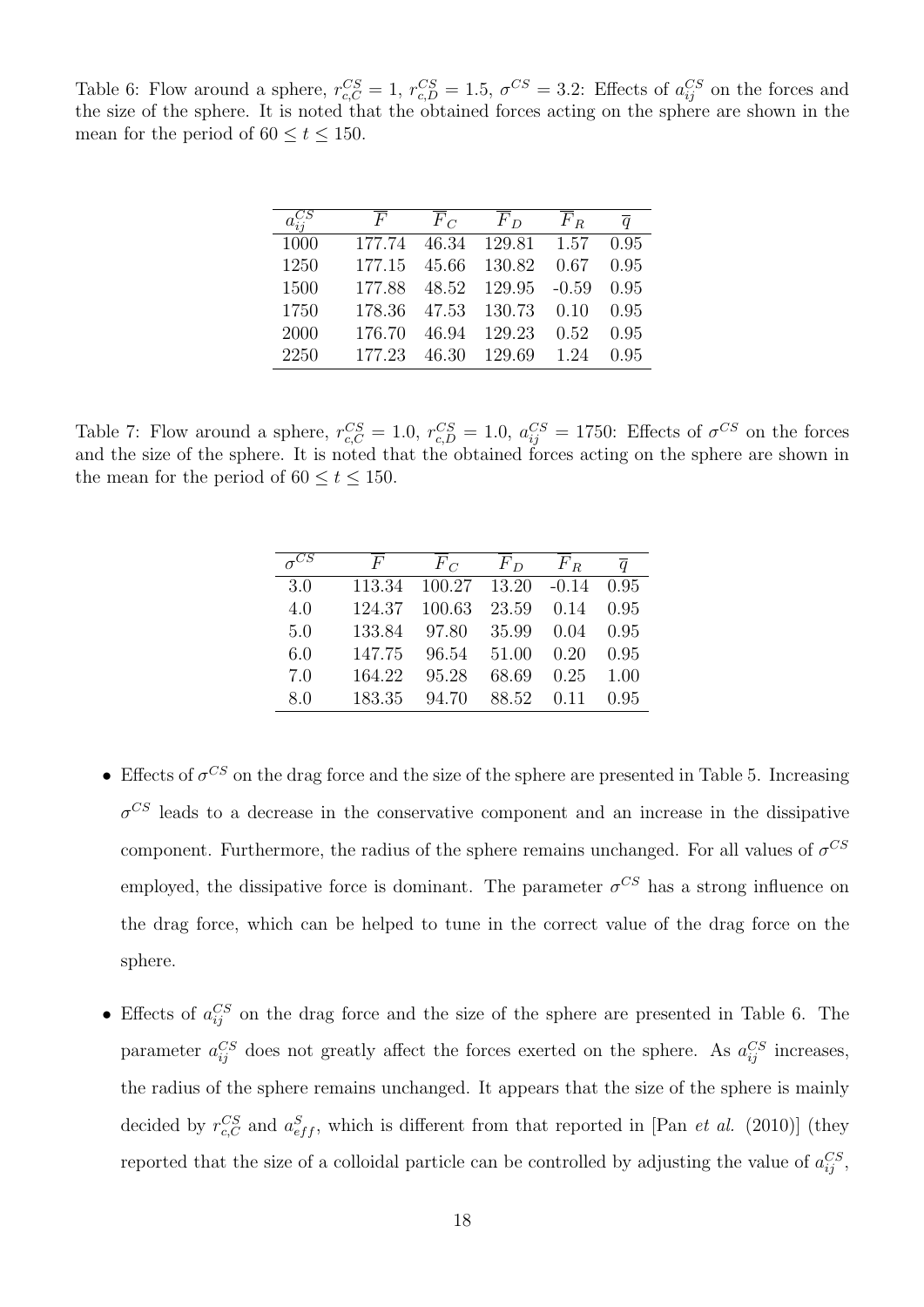which we do not find here).

• In the case of  $r_{c,C}^{CS} = r_{c,D}^{CS}$ , one needs to employ relatively-large values of  $\sigma^{CS}$  (about 8.0) to fit the drag force and the radius of the sphere in the model predicted by Stokes' law (177*.*27 *≤*  $F = 6\pi\eta a_{eff}^C U \leq 188.49$  (Table 7). For all values of  $\sigma^{CS}$  employed, the conservative force is larger than the dissipative force.

#### **6 Concluding remarks**

We have reduced the mass of DPD particles to induce an incompressible slow viscous flow in a DPD fluid and to enhance its dynamic response. This approach appears effective as the simplicity of the DPD algorithm still retains and an efficient solution is still achieved with the help of an ETD algorithm. Numerical simulations for the Couette flow have showed that the present method works effectively for relatively-large time steps and, for a given a small time step for which the velocity-Verlet algorithm works, the ETD algorithm produces more accurate results than the velocity-Verlet algorithm. We have also investigated the use of a single DPD particle to represent a rigid sphere suspended in a Newtonian fluid. Detailed results show that (i) the cut-off radius for the conservative force and the effective radius of solvent particles are the key factors in deciding the size of the suspended sphere, and (ii) the strength and the cut-off radius of the dissipative force are instrumental in fitting the computed drag force and the size of the sphere into the Stokes drag model. Extension of the method to colloidal suspensions is underway and results will be reported in future work.

### **Acknowledgement**

This work is supported by The Agency for Science, Technology and Research (A\*STAR) through grant #102 164 0145. N. Mai-Duy also would like to thank the Australian Research Council for an ARC Future Fellowship support. We would like to thank the referees for their helpful comments.

#### **References**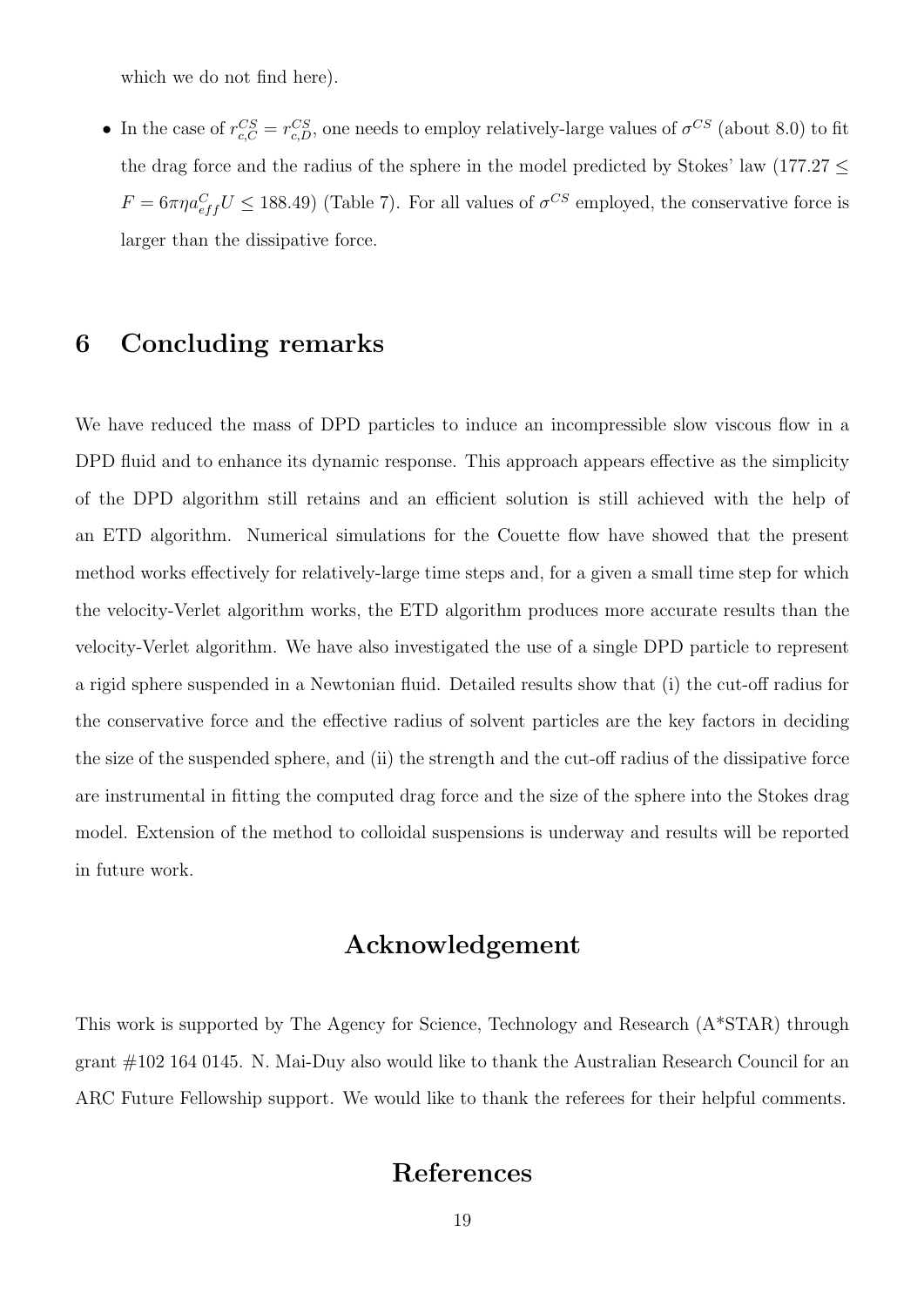- 1. Anderson, J., Fundamentals of Aerodynamics (fifth edition) (Mcgraw Hill, New York, 2010).
- 2. Batchelor, G. K., An Introduction to Fluid Dynamics (Cambridge University Press, Cambridge, 1967).
- 3. Boek, E. S., P. V. Coveney, H. N. N. Lekkerkerker, and P. van der Schoot, "Simulating the rheology of dense colloidal suspensions using dissipative particle dynamics," Phys. Rev. E 55(3), 3124-3133 (1997).
- 4. Chen, S., N. Phan-Thien, B. C. Khoo, and X.-J. Fan, "Flow around spheres by dissipative particle dynamics," Phys. Fluids 18(10), 103605 (2006).
- 5. Cox, S. M., and P. C. Matthews, "Exponential time differencing for stiff systems," J. Comput. Phys. 176(2), 430-455 (2002).
- 6. Español, P., "Hydrodynamics from dissipative particle dynamics," Phys. Rev. E 52, 1734-1742 (1995).
- 7. Español, P., and Warren P., "Statistical mechanics of dissipative particle dynamics," Europhysics Letters 30(4), 191-196 (1995).
- 8. Español, P., "Fluid particle model," Phys. Rev. E 57(3), 2930-2948 (1998).
- 9. Fan, X.-J., N. Phan-Thien, and R. Zheng, "Simulation of fibre suspension flows by the Brownian configuration field method," J. non-Newtonian Fluid Mech. 84(2-3), 257-274 (1999).
- 10. Fan, X., N. Phan-Thien, N. T. Yong, X. Wu, and D. Xu, "Microchannel flow of a macromolecular suspension," Phys. Fluids 15(1), 11-21 (2003).
- 11. Fan, X., N. Phan-Thien, S. Chen, X. Wu, and T. Y. Ng, "Simulating flow of DNA suspension using dissipative particle dynamics," Phys. Fluids 18(6), 063102 (2006).
- 12. Frisch, U., B. Hasslacher, and Y. Pomeau, "Lattice-gas automata for the Navier-Stokes equation," Phys. Rev. Lett. 56(14), 1505-1508 (1986).
- 13. Groot, R. D., "Applications of Dissipative Particle Dynamics", in *Novel Methods in Soft Matter Simulations*, edited by M. Karttunen, A. Lukkarinen and I. Vattulainen, Lecture Notes in Physics (Springer, Berlin, 2004), vol. 640, 5-38.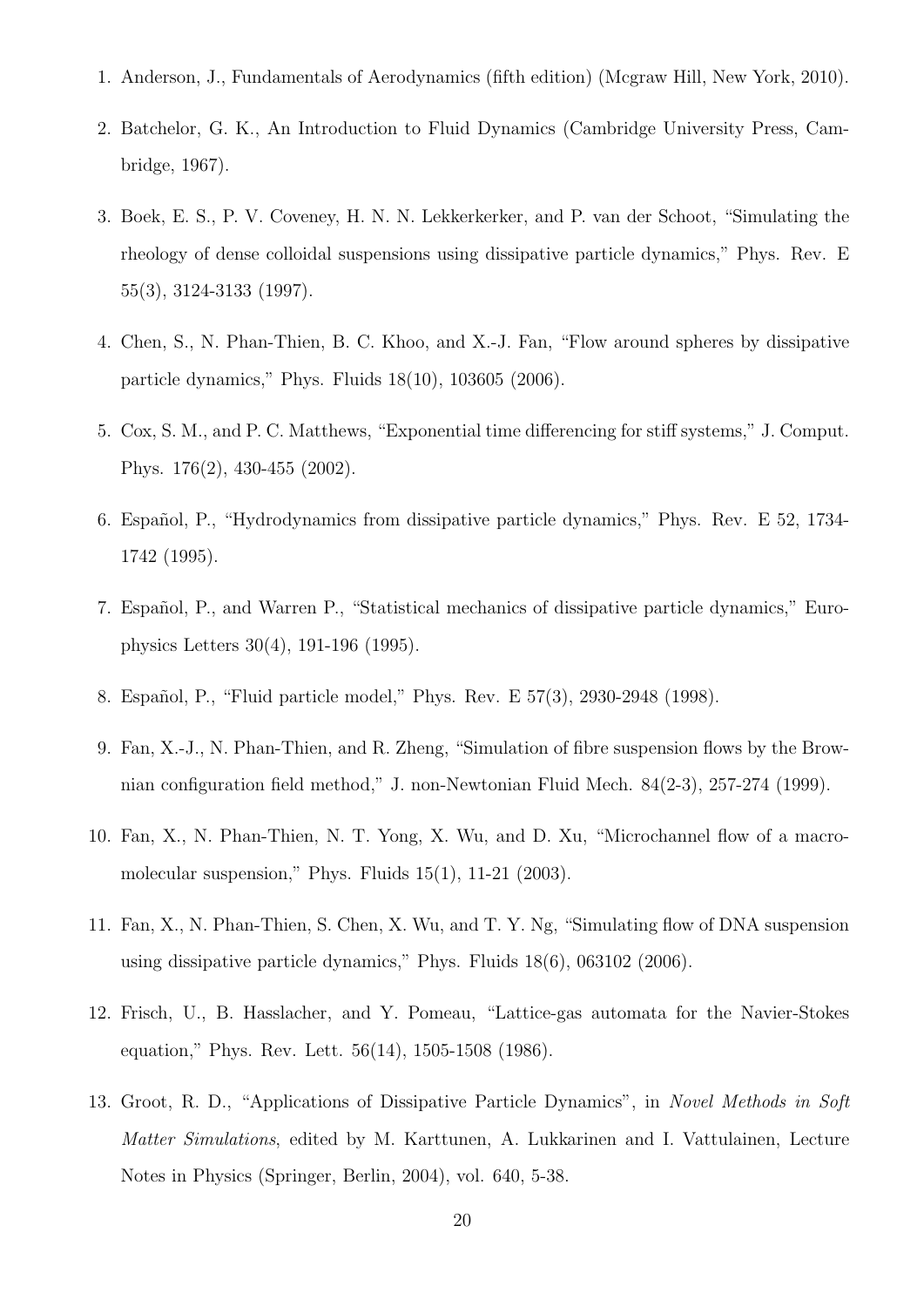- 14. Groot, R. D., and P. B. Warren, "Dissipative particle dynamics: Bridging the gap between atomistic and mesoscopic simulation," J. Chem. Phys. 107, 4423 (1997).
- 15. Happel, J., and H. Brenner, Low Reynolds Number Hydrodynamics with Special Applications to Particulate Media (Noordhoff International Publishing, Leyden, 1973).
- 16. Hoogerbrugge, P. J., and J. M. V. A. Koelman, "Simulating microscopic hydrodynamic phenomena with dissipative particle dynamics," Europhysics Letters 19(3), 155-160 (1992).
- 17. Jiang, W., J. Huang, W. Yongmei, and M. Laradji, "Hydrodynamic interaction in polymer solutions simulated with dissipative particle dynamics," J. Chem. Phys. 126, 044901 (2007).
- 18. Koelman, J. M. V. A., and P. J. Hoogerbrugge, "Dynamic simulations of hard-sphere suspensions under steady shear," Europhysics Letters 21(3), 363-368 (1993).
- 19. Kong, Y., C. W. Manke, W. G. Madden, and A. G. Schlijper, "Effect of solvent quality on the conformation and relaxation of polymers via dissipative particle dynamics," J. Chem. Phys. 107, 592 (1997).
- 20. Laradji, M., and M. J. A. Hore, "Nanospheres in phase-separating multicomponent fluids: A three-dimensional dissipative particle dynamics simulation," J. Chem. Phys. 121, 10641  $(2004).$
- 21. Marsh, C. A., G. Backx, and M. H. Ernst, "Static and dynamic properties of dissipative particle dynamics," Phys. Rev. E 56(2), 1676-1691 (1997).
- 22. Nikunen, P., I. Vattulainen, and M. Karttunen, "Reptational dynamics in dissipative particle dynamics simulations of polymer melts," Phys. Rev. E 75(3), 036713 (2007).
- 23. Novik, L., and P. Coveney, "Using dissipative particle dynamics to model binary immiscible fluids," Int. J. Mod. Phys. C 8(4), 909-918 (1997).
- 24. Pan, W., I. V. Pivkin, and G. E. Karniadakis, "Single-particle hydrodynamics in DPD: A new formulation," EPL 84(1), 10012 (2008).
- 25. Pan, W., B. Caswell, and G. E. Karniadakis, "Rheology, microstructure and migration in Brownian colloidal suspensions," Langmuir 26(1), 133-142 (2010).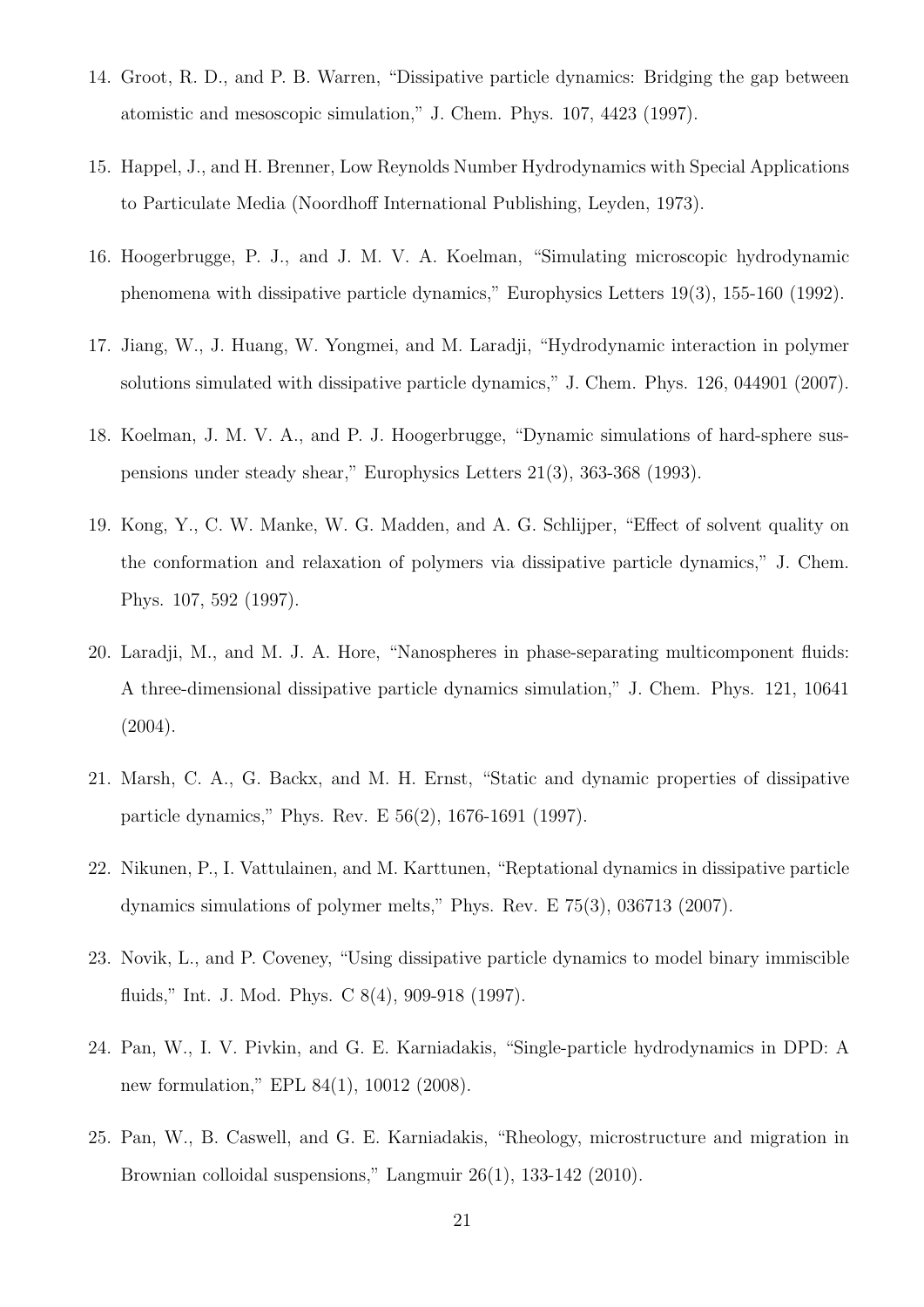- 26. Pan, W., B. Caswell, and G. E. Karniadakis, "A low-dimensional model for the red blood cell," Soft Matter 6, 4366-4376 (2010b).
- 27. Rapaport, D. C., and E. Clementi, "Eddy formation in obstructed fluid flow: A moleculardynamics study," Phys. Rev. Lett. 57(6), 695-698 (1986).
- 28. Reichl, L. E., A Modern Course in Statistical Physics (University of Texas Press, Austin, 1980).
- 29. Revenga, M., I. Zúñiga, P. Español, "Boundary condition in DPD," Int. J. Mod. Phys. C 9, 1319-1328 (1998).
- 30. Shampine, L. F., and C. W. Gear, "A user's view of solving stiff ordinary differential equations," SIAM Review 21(1), 1-17 (1979).
- 31. Symeonidis, V., G. E. Karniadakis, and B. Caswell, "Schmidt number effects in dissipative particle dynamics simulation of polymers," J. Chem. Phys. 125, 184902 (2006).
- 32. Uhlenbeck GE, and L. S. Ornstein, "On the theory of the Brownian motion," Physical Review 36, 823-841 (1930).